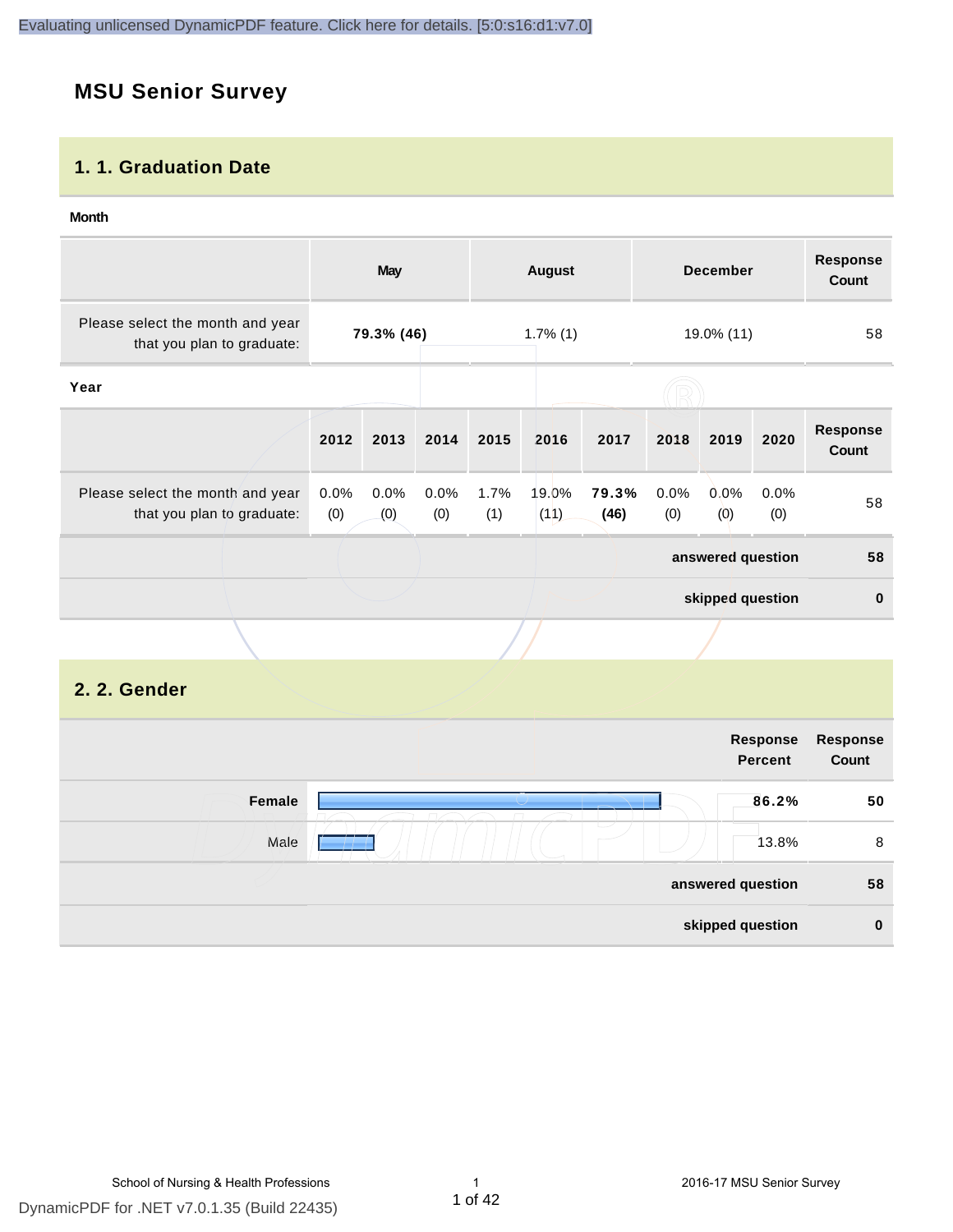# **3. 3. Ethnic Background**

|                                           |                | <b>Response</b><br><b>Percent</b> | <b>Response</b><br>Count |
|-------------------------------------------|----------------|-----------------------------------|--------------------------|
| White                                     |                | 89.7%                             | 52                       |
| Black/African-American                    | П              | 1.7%                              | 1                        |
| Asian                                     | $\blacksquare$ | 3.4%                              | $\overline{2}$           |
| Hispanic/Latino                           | <b>Reserve</b> | 3.4%                              | $\overline{2}$           |
| American Indian/Alaskan Native            |                | 0.0%                              | $\,0\,$                  |
| Native Hawaiian/Other Pacific<br>Islander |                | 0.0%                              | $\pmb{0}$                |
| Two or more races                         | П              | 1.7%                              | $\mathbf{1}$             |
|                                           |                | answered question                 | 58                       |
|                                           |                | skipped question                  | $\pmb{0}$                |
|                                           |                |                                   |                          |

# **4. 4. Are you a U.S. citizen?**

|            | Response<br><b>Percent</b> | Response<br>Count |
|------------|----------------------------|-------------------|
| <b>Yes</b> | 100.0%                     | 58                |
| No         | $0.0\%$<br>$\bigcirc$      | 0                 |
|            | answered question          | 58                |
|            | skipped question           | $\mathbf 0$       |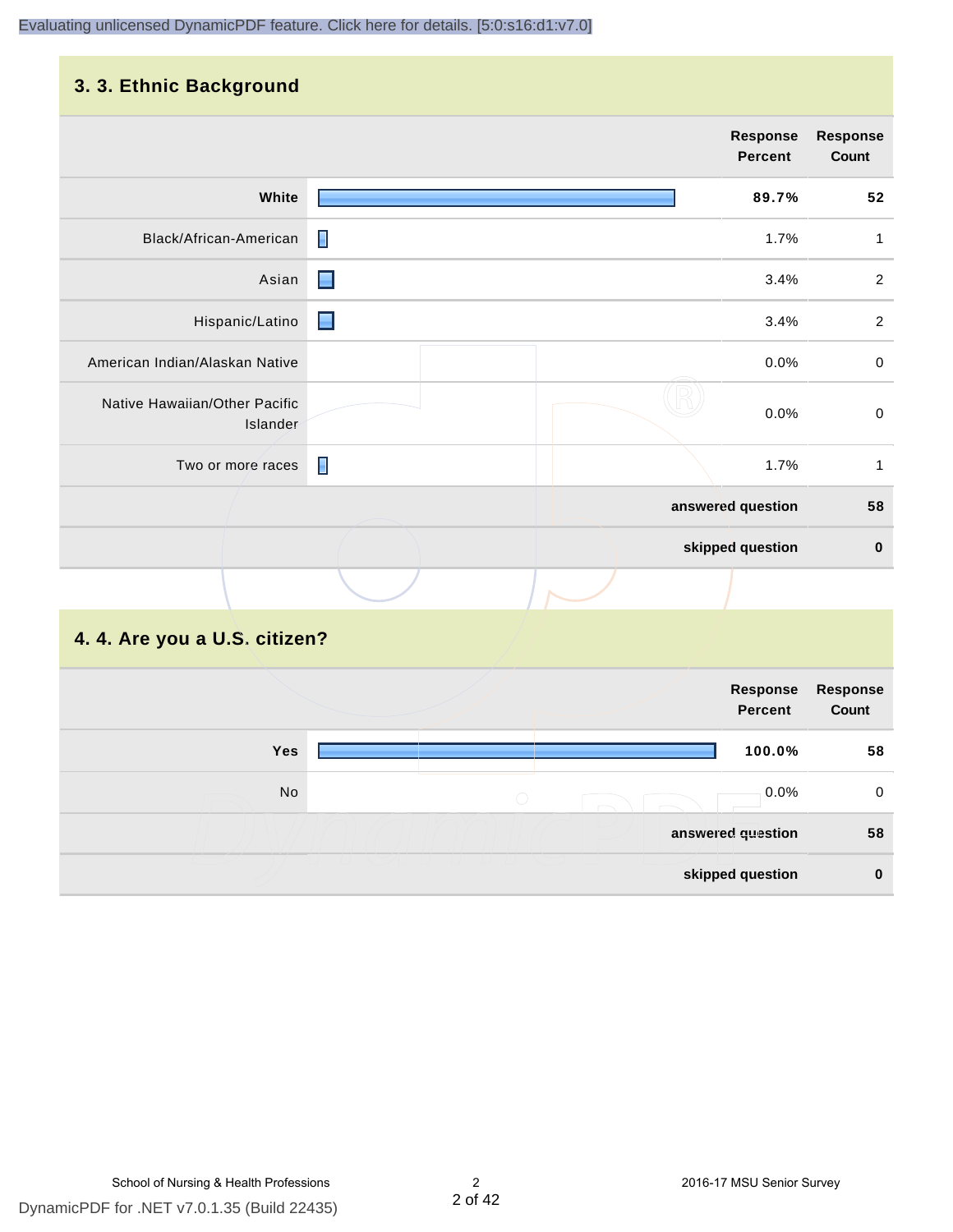# **5. 5. What is your residency classification at MSU? Response Response Percent Count In-state 74.1% 43** Out-of-state 24.1% 14 International **1.7%** 1 **answered question 58 skipped question 0** DynamicPDF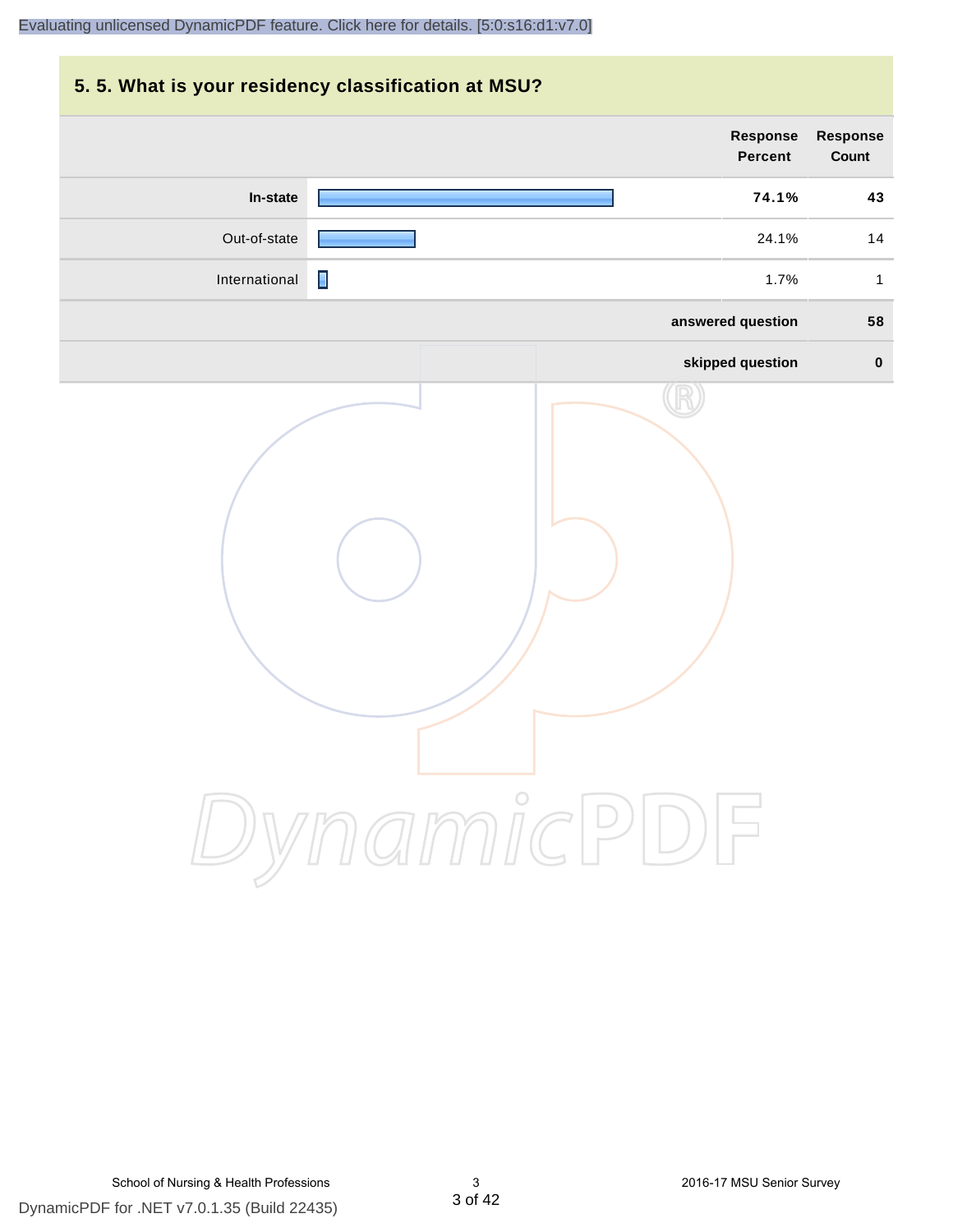| 5.5. What is your residency classification at MSU? |          |
|----------------------------------------------------|----------|
| answered question                                  | 58       |
| skipped question                                   | $\bf{0}$ |

#### **6. 6. Age**

| Response<br><b>Percent</b> | <b>Response</b><br>Count |
|----------------------------|--------------------------|
| 81.0%                      | 47                       |
| 10.3%                      | 6                        |
| 6.9%                       | $\overline{4}$           |
| 1.7%                       |                          |
| answered question          | 58                       |
| skipped question           | $\mathbf 0$              |
|                            |                          |

#### **7. 7. Has either of your parents received a bachelor's degree?**

|     | Response<br><b>Percent</b> | Response<br>Count |
|-----|----------------------------|-------------------|
| Yes | 63.8%                      | 37                |
| No  | 36.2%                      | 21                |
|     | answered question          | 58                |
|     | skipped question           | $\bf{0}$          |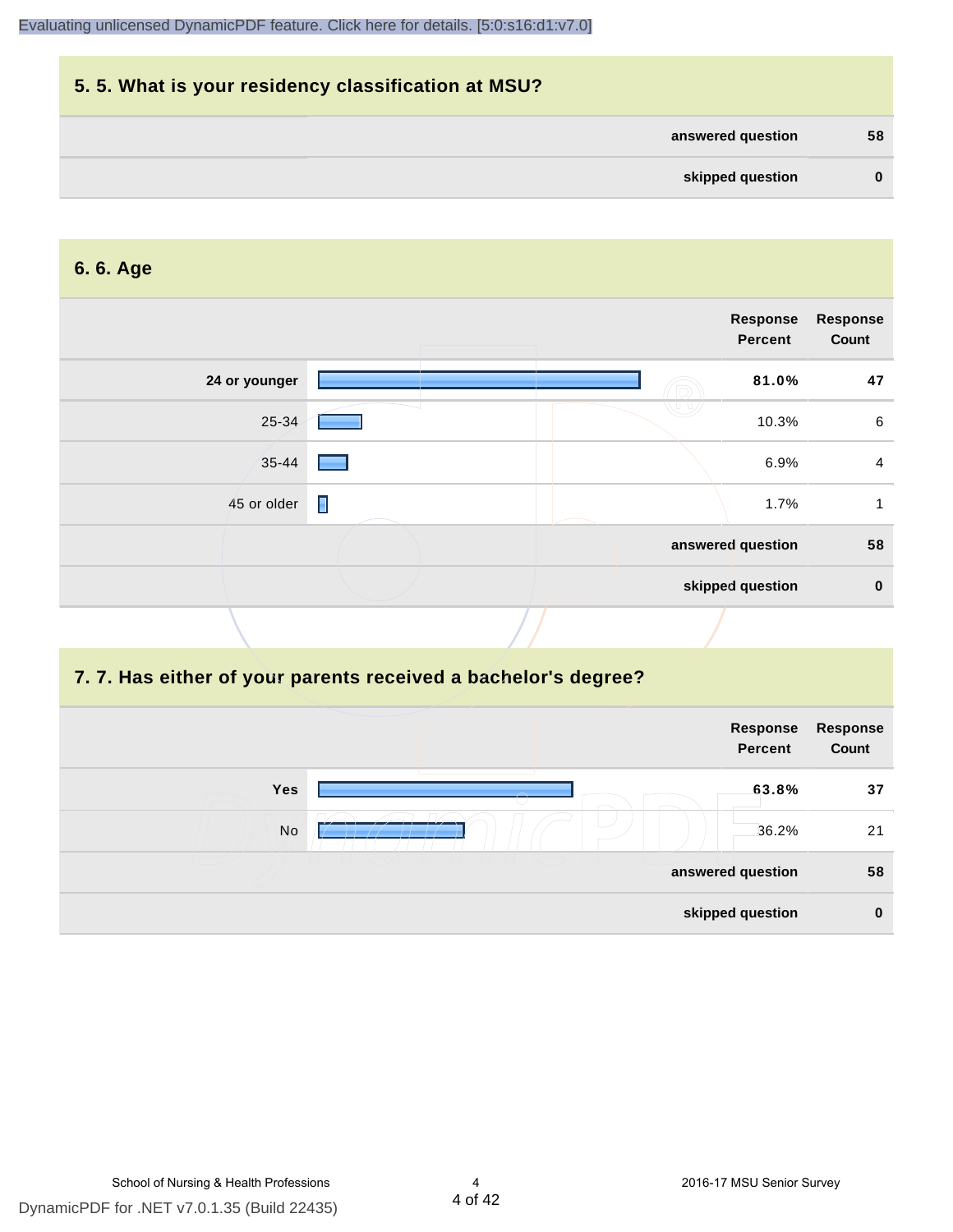#### **8. 8. Has either of your parents received a degree from MSU?**

| Response<br>Response<br>Count<br>Percent |           |
|------------------------------------------|-----------|
| 22.4%<br>13                              | Yes       |
| 77.6%<br>45                              | <b>No</b> |
| 58<br>answered question                  |           |
| skipped question<br>$\bf{0}$             |           |

#### **9. 9. What was your original entry status to MSU?**

|                                                     |   |  | <b>Response</b><br><b>Percent</b> | <b>Response</b><br>Count |
|-----------------------------------------------------|---|--|-----------------------------------|--------------------------|
| Freshman                                            |   |  | 77.6%                             | 45                       |
| Transfer from community<br>college/technical school |   |  | 19.0%                             | 11                       |
| Transfer from 4-yr institution                      | е |  | 3.4%                              | 2                        |
|                                                     |   |  | answered question                 | 58                       |
|                                                     |   |  | skipped question                  | $\bf{0}$                 |

#### **10. 10. How many credits were transferred?**

|             | Response<br>Percent | <b>Response</b><br>Count |
|-------------|---------------------|--------------------------|
| 12 or fewer | 0.0%                | $\mathbf 0$              |
| $13 - 30$   | 0.0%                | $\mathbf 0$              |
| $31 - 60$   | 30.8%               | $\overline{a}$           |
| Over 60     | 69.2%               | $\boldsymbol{9}$         |
|             | answered question   | 13                       |
|             | skipped question    | 45                       |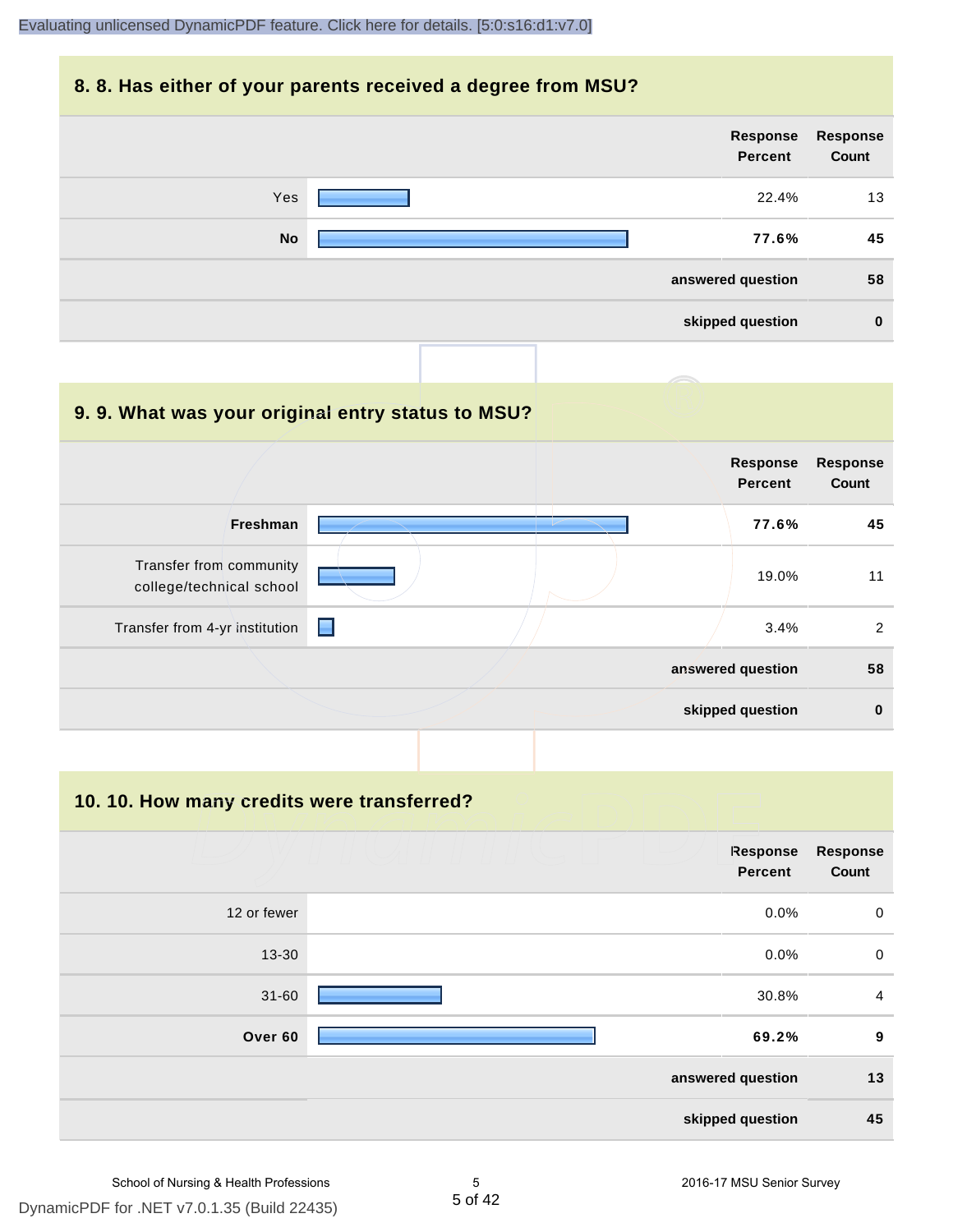# **11. 11. Approximately what percent of your University Studies (general education) classes did you take at MSU?**

|                            | Response<br><b>Percent</b>                           | <b>Response</b><br>Count |
|----------------------------|------------------------------------------------------|--------------------------|
| <b>Under 25%</b>           | 61.5%                                                | 8                        |
| 25-49%                     | 23.1%                                                | $\mathbf{3}$             |
| 50-74%                     | 15.4%                                                | $\sqrt{2}$               |
| 75-100%                    | 0.0%                                                 | $\pmb{0}$                |
|                            | answered question                                    | 13                       |
|                            | skipped question                                     | 45                       |
|                            |                                                      |                          |
|                            | 12. 12. What has been your attendance status at MSU? |                          |
|                            | <b>Response</b><br><b>Percent</b>                    | <b>Response</b><br>Count |
| <b>Primarily full-time</b> | 84.5%                                                | 49                       |
| Primarily part-time        | 15.5%                                                | $\boldsymbol{9}$         |
|                            | answered question                                    | 58                       |
|                            | skipped question                                     | $\pmb{0}$                |
|                            | O                                                    |                          |

DynamicPDF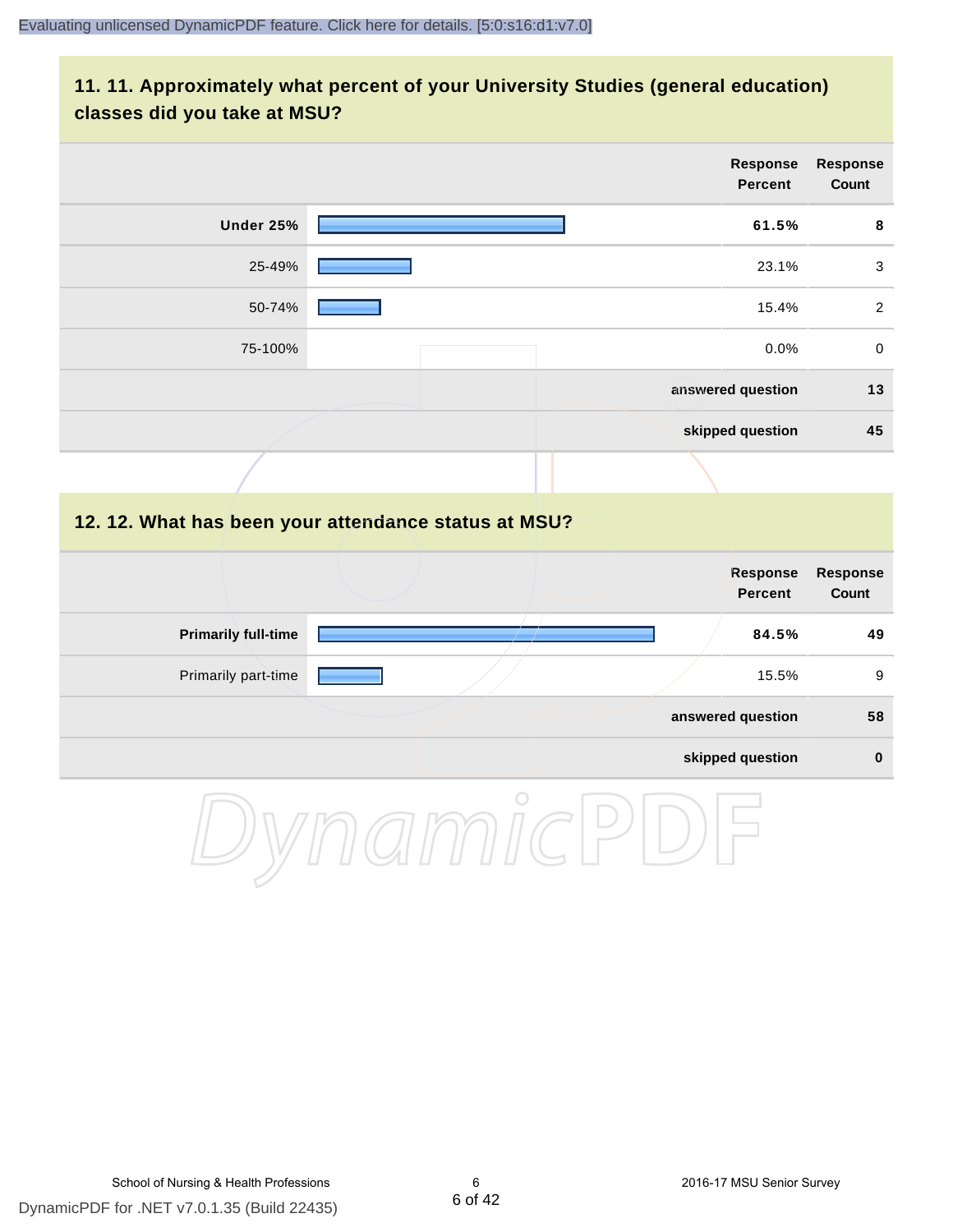# **13. 13. In which Residential College are you a member?**

|                            |  | Response<br>Percent | <b>Response</b><br>Count  |
|----------------------------|--|---------------------|---------------------------|
| Do not know                |  | 15.5%               | $\boldsymbol{9}$          |
| <b>Clark College</b>       |  | 13.8%               | $\,8\,$                   |
| Elizabeth College          |  | 13.8%               | $\,8\,$                   |
| Franklin-Springer Colleges |  | 12.1%               | $\boldsymbol{7}$          |
| <b>Hart College</b>        |  | 15.5%               | $\boldsymbol{9}$          |
| <b>Hester College</b>      |  | 6.9%                | $\overline{4}$            |
| <b>Regents College</b>     |  | 6.9%                | $\overline{4}$            |
| <b>Richmond College</b>    |  | 10.3%               | $\,6\,$                   |
| White College              |  | 5.2%                | $\ensuremath{\mathsf{3}}$ |
|                            |  | answered question   | 58                        |
|                            |  | skipped question    | $\pmb{0}$                 |

DynamicPDF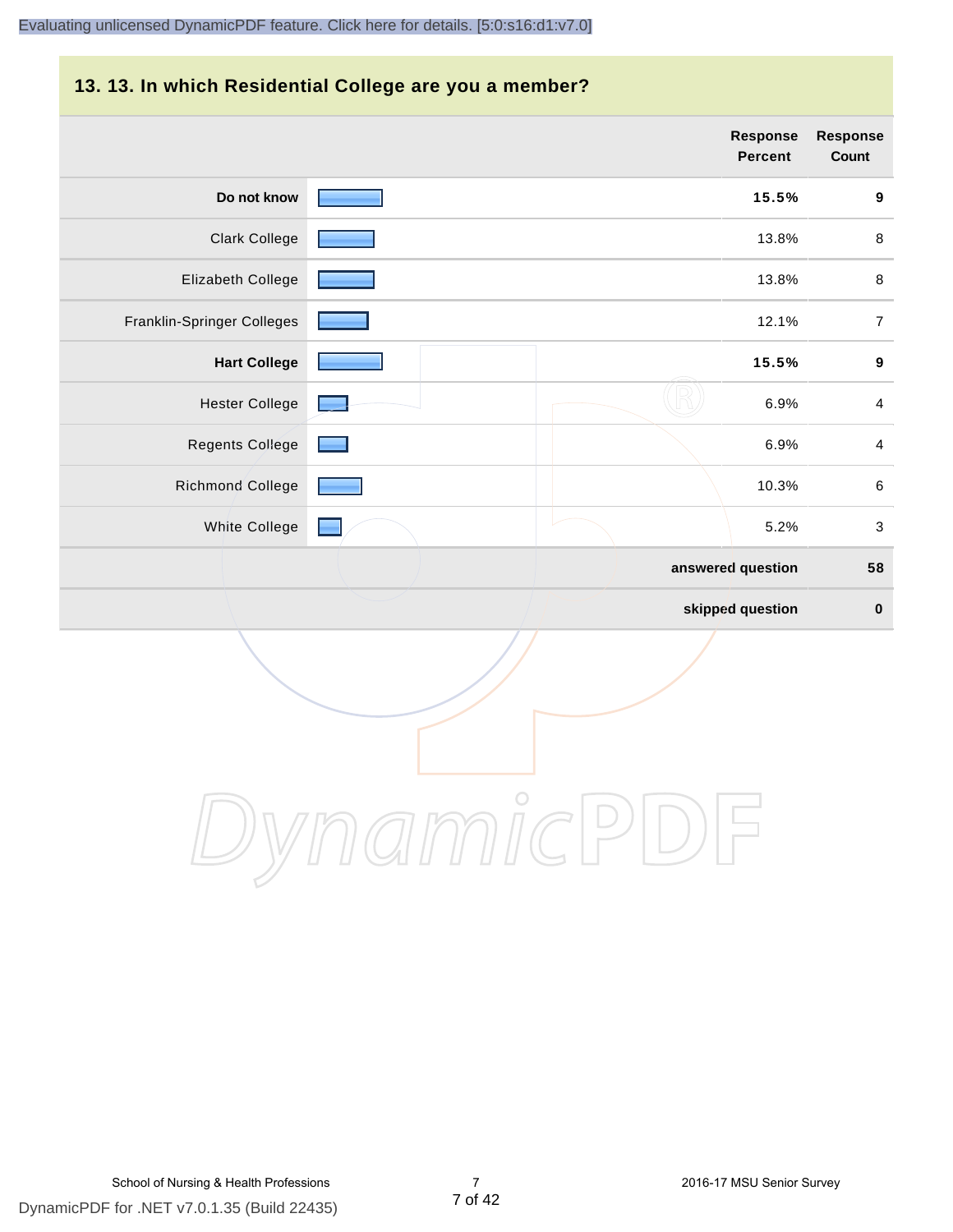# **13. 13. In which Residential College are you a member? answered question 58 skipped question 0**

# **14. 14. Have you ever received any type of Financial Aid while at MSU? (scholarships, grants, work-study, etc.)**



# **15. 15. How many years will it take you to complete your degree from the point of your initial enrollment in college (including any time at a previous institution)?**

|               |                 | <b>Response</b><br>Percent | <b>Response</b><br>Count |
|---------------|-----------------|----------------------------|--------------------------|
| Two           |                 | 12.1%                      | $\overline{7}$           |
| Three         | $\bigcirc$<br>۰ | 5.2%                       | $\sqrt{3}$               |
| Four          | $\mathbf{r}$    | 55.2%                      | 32                       |
| Five          |                 | 20.7%                      | 12                       |
| Six           | $\blacksquare$  | 3.4%                       | $\overline{2}$           |
| More than six | $\blacksquare$  | 3.4%                       | $\overline{2}$           |
|               |                 | answered question          | 58                       |
|               |                 | skipped question           | $\bf{0}$                 |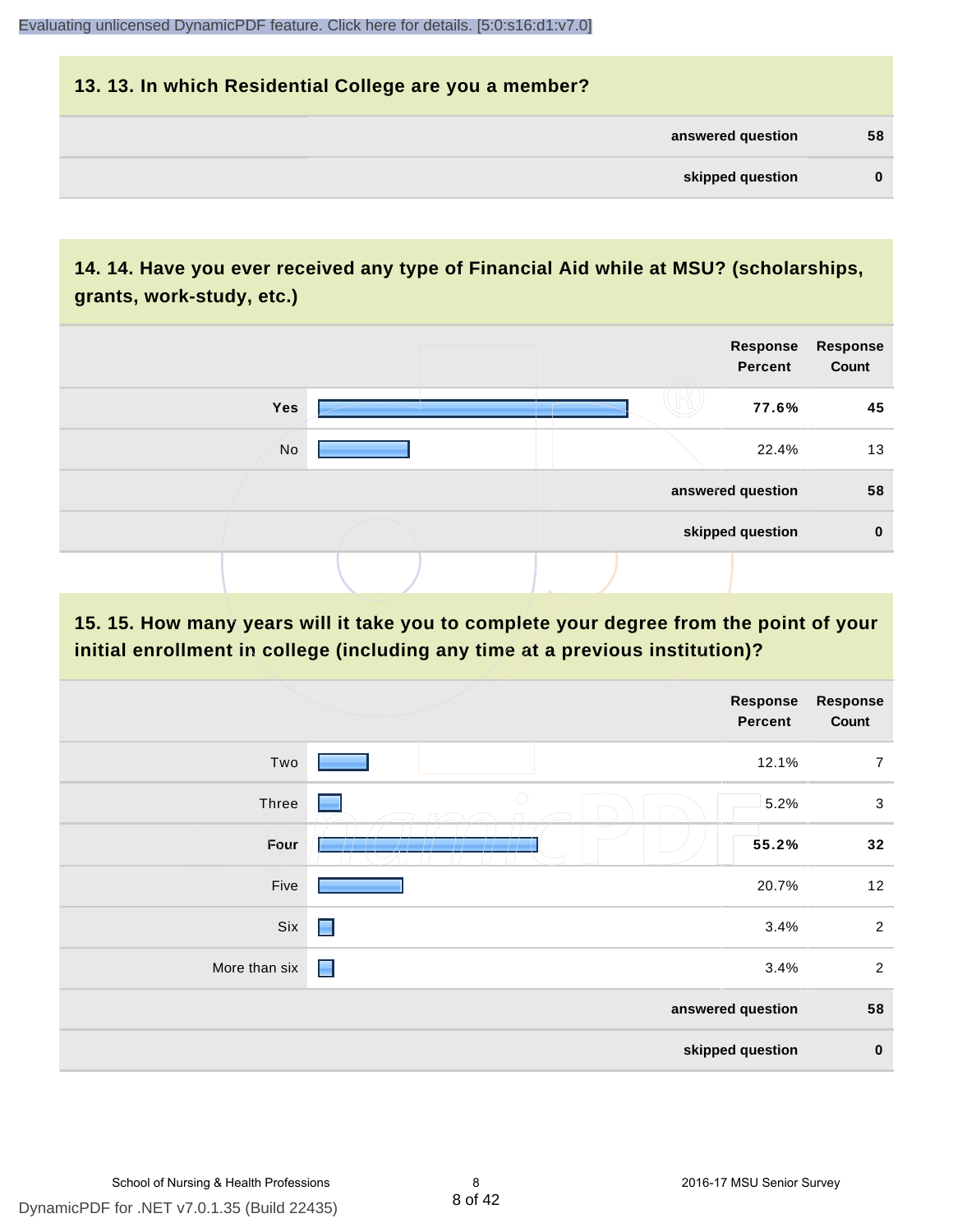#### **16. 16. In what range does your grade point average fall?**

| Response<br>Count | Response<br>Percent    |                |
|-------------------|------------------------|----------------|
| $\pmb{0}$         | 0.0%                   | Less than 2.00 |
| $\mathbf{1}$      | $\blacksquare$<br>1.7% | 2.00-2.50      |
| $\boldsymbol{7}$  | 12.1%                  | 2.51-3.00      |
| 28                | 48.3%                  | $3.01 - 3.50$  |
| 22                | 37.9%                  | $3.51 - 4.00$  |
| 58                | answered question      |                |
| $\pmb{0}$         | skipped question       |                |
|                   | $\bigcirc$             |                |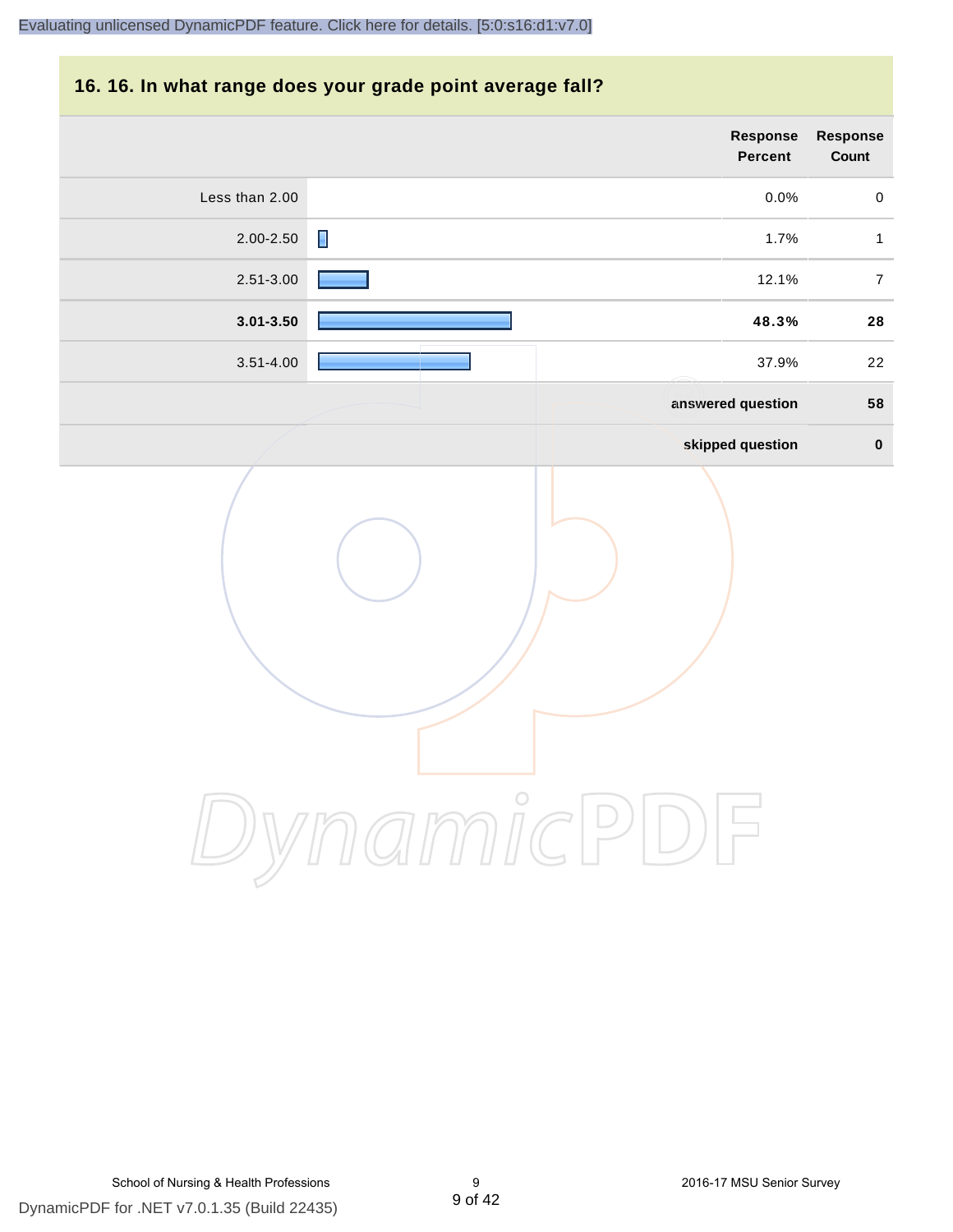|                                                          |            | <b>Response</b><br><b>Percent</b> | <b>Response</b><br><b>Count</b> |
|----------------------------------------------------------|------------|-----------------------------------|---------------------------------|
| Accounting                                               |            | 0.0%                              | $\boldsymbol{0}$                |
| Advertising                                              |            | 0.0%                              | $\boldsymbol{0}$                |
| Agricultural Science & Technology<br>(associate's)       |            | 0.0%                              | $\pmb{0}$                       |
| Agricultural Science (bachelor's)                        |            | 0.0%                              | $\mathbf 0$                     |
| Animal Technology/Animal-Equine                          |            | 0.0%                              | $\mathbf 0$                     |
| Animal Technology/Vet Tech,<br>Pre-Vet                   |            | 0.0%                              | $\mathbf 0$                     |
| <b>Applied Physics</b>                                   |            | 0.0%                              | $\mathbf 0$                     |
| Art                                                      |            | 0.0%                              | $\mathbf 0$                     |
| <b>Athletic Training</b>                                 |            | 0.0%                              | $\pmb{0}$                       |
| Biology                                                  |            | 0.0%                              | $\boldsymbol{0}$                |
| <b>Business Administration</b><br>(associate's)          |            | 0.0%                              | $\pmb{0}$                       |
| <b>Business Administration</b><br>(bachelor's)           | $\bigcirc$ | 0.0%                              | $\boldsymbol{0}$                |
| <b>Career &amp; Technical Education</b><br>(associate's) |            | 0.0%                              | $\mathbf 0$                     |
| <b>Career &amp; Technical Education</b><br>(bachelor's)  |            | 0.0%                              | $\pmb{0}$                       |
| Chemistry                                                |            | 0.0%                              | $\boldsymbol{0}$                |
| Civil Engineering Technology<br>(associate's)            |            | 0.0%                              | $\boldsymbol{0}$                |
|                                                          |            | answered question                 | 58                              |
|                                                          |            | skipped question                  | $\pmb{0}$                       |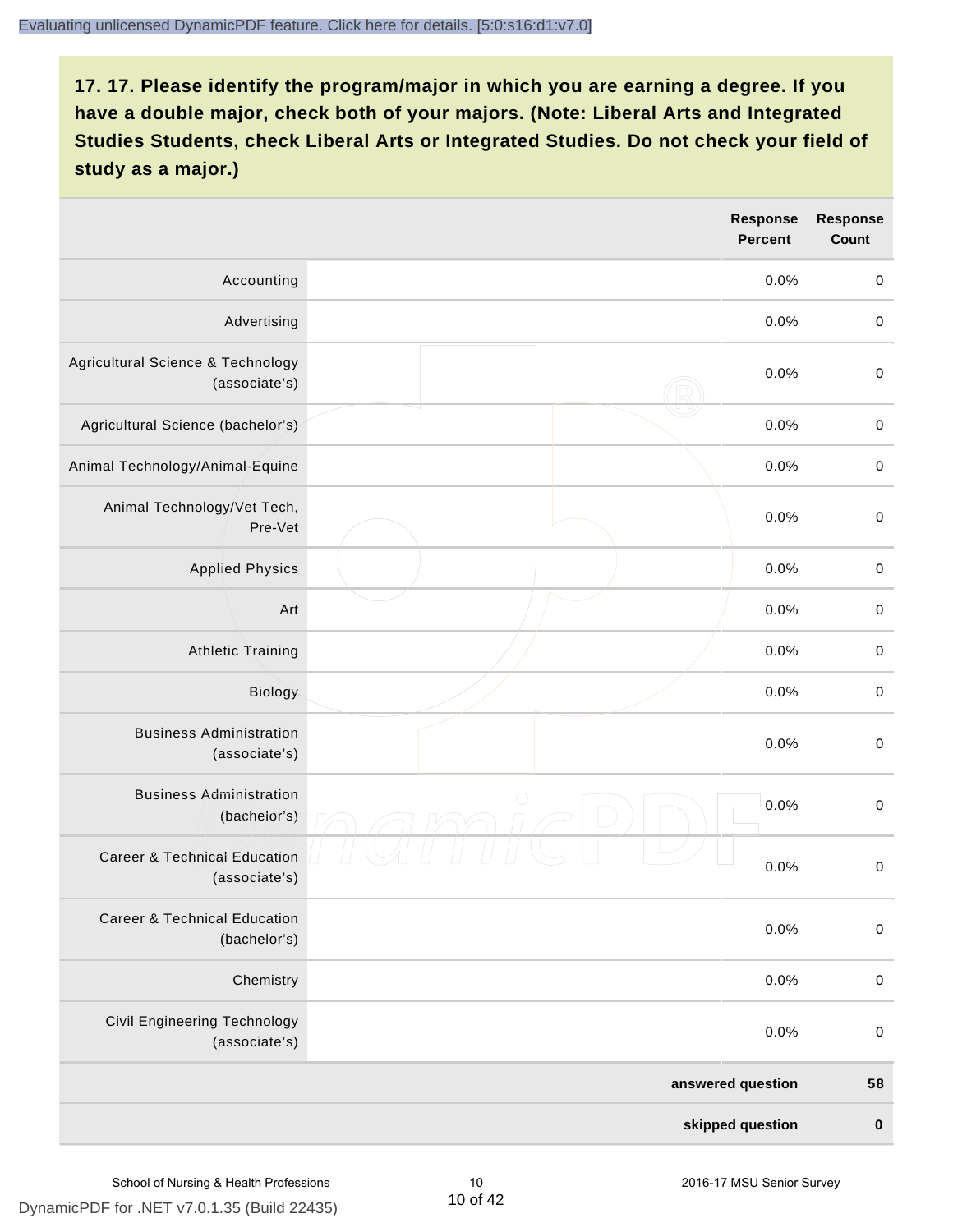| <b>Civil Engineering Technology</b><br>(bachelor's) |                   | $\mathbf 0$<br>0.0% |
|-----------------------------------------------------|-------------------|---------------------|
| <b>Communication Disorders</b>                      |                   | 0.0%<br>$\mathbf 0$ |
| <b>Community Health</b>                             |                   | 0.0%<br>$\pmb{0}$   |
| <b>Computer Information Systems</b>                 |                   | 0.0%<br>$\pmb{0}$   |
| <b>Computer Science</b>                             |                   | 0.0%<br>$\mathbf 0$ |
| Creative Writing (BFA)                              |                   | 0.0%<br>$\mathbf 0$ |
| <b>Criminal Justice</b>                             |                   | 0.0%<br>$\mathbf 0$ |
| Economics                                           |                   | 0.0%<br>$\pmb{0}$   |
| <b>Electromechanical Engineering</b><br>Technology  |                   | 0.0%<br>$\pmb{0}$   |
| <b>Elementary School Education</b>                  |                   | 0.0%<br>$\mathbf 0$ |
| Engineering Graphics & Design                       |                   | 0.0%<br>$\pmb{0}$   |
| <b>Engineering Physics</b>                          |                   | 0.0%<br>$\pmb{0}$   |
| English                                             |                   | 0.0%<br>$\pmb{0}$   |
| English Education (TESOL)                           | $\bigcirc$        | 0.0%<br>$\mathbf 0$ |
| <b>Exercise Science</b>                             |                   | 27.6%<br>16         |
| Finance                                             |                   | 0.0%<br>$\,0\,$     |
| French                                              |                   | 0.0%<br>$\pmb{0}$   |
| General Studies (associate's)                       |                   | 0.0%<br>$\pmb{0}$   |
| Geosciences                                         |                   | 0.0%<br>$\mathbf 0$ |
| German                                              |                   | 0.0%<br>$\mathbf 0$ |
|                                                     | answered question | 58                  |
|                                                     | skipped question  | $\pmb{0}$           |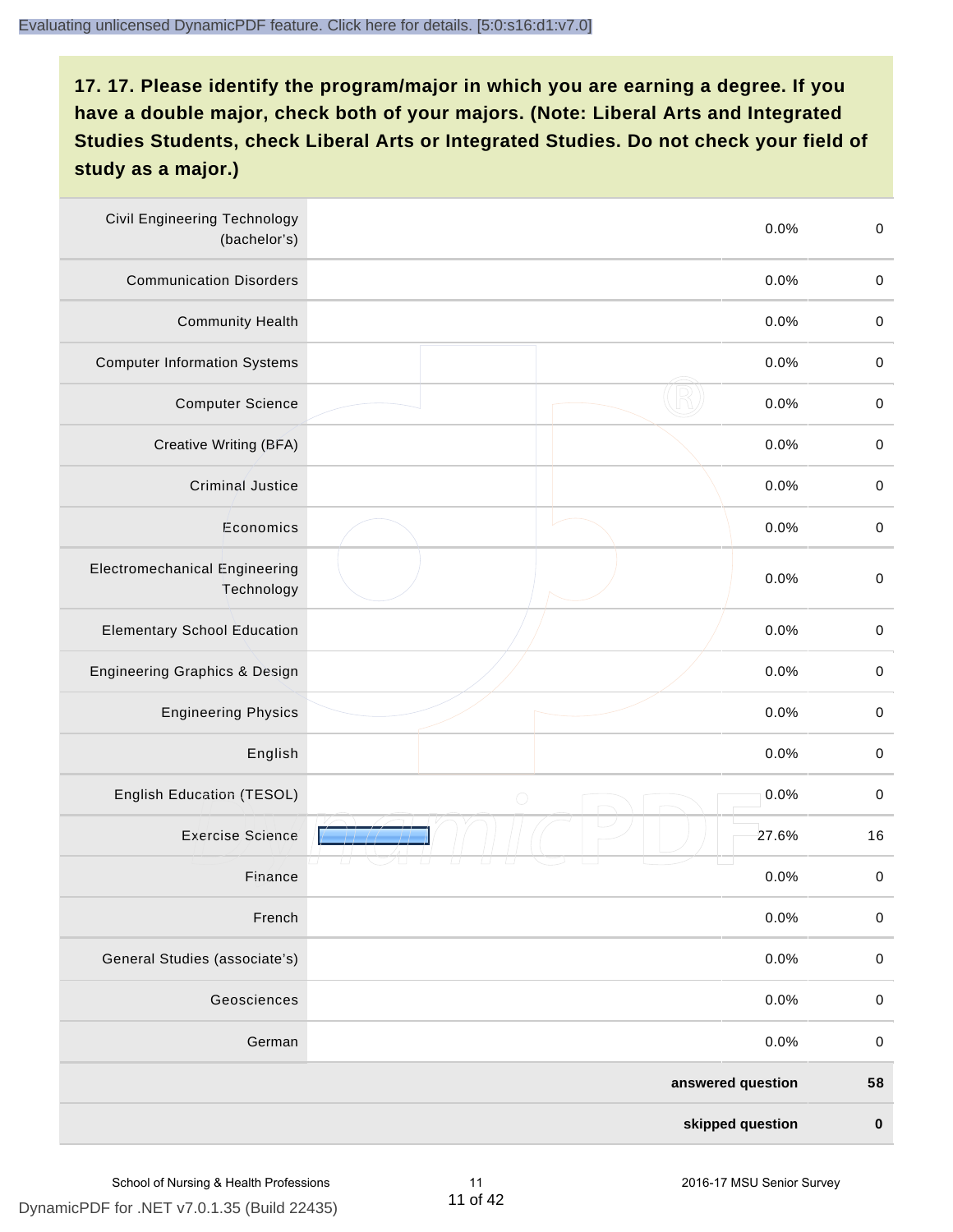| <b>Graphic Communications Media</b>            |                   | 0.0% | $\mathbf 0$ |
|------------------------------------------------|-------------------|------|-------------|
| Health & Physical Education                    |                   | 0.0% | $\mathbf 0$ |
| <b>Health Information Administration</b>       |                   | 0.0% | $\pmb{0}$   |
| History                                        |                   | 0.0% | $\pmb{0}$   |
| <b>Industrial Technology</b><br>(associate's)  |                   | 0.0% | $\mathbf 0$ |
| Integrated Studies (BIS)                       |                   | 0.0% | $\mathbf 0$ |
| Interdisciplinary Early Childhood<br>Education |                   | 0.0% | $\mathbf 0$ |
| <b>Interior Design</b>                         |                   | 0.0% | $\pmb{0}$   |
| <b>International Business</b>                  |                   | 0.0% | $\mathbf 0$ |
| <b>International Studies</b>                   |                   | 0.0% | $\,0\,$     |
| Japanese                                       |                   | 0.0% | $\pmb{0}$   |
| Journalism                                     |                   | 0.0% | $\pmb{0}$   |
| Learning & Behavior Disorders                  |                   | 0.0% | $\pmb{0}$   |
| <b>Liberal Arts</b>                            | $\bigcirc$        | 0.0% | $\pmb{0}$   |
| Logistics & Supply Chain<br>Management         |                   | 0.0% | $\pmb{0}$   |
| Management                                     |                   | 0.0% | $\pmb{0}$   |
| <b>Manufacturing Technology</b>                |                   | 0.0% | $\mathbf 0$ |
| Marketing                                      |                   | 0.0% | $\,0\,$     |
| Mathematics                                    |                   | 0.0% | $\,0\,$     |
|                                                | answered question |      | 58          |
|                                                | skipped question  |      | $\pmb{0}$   |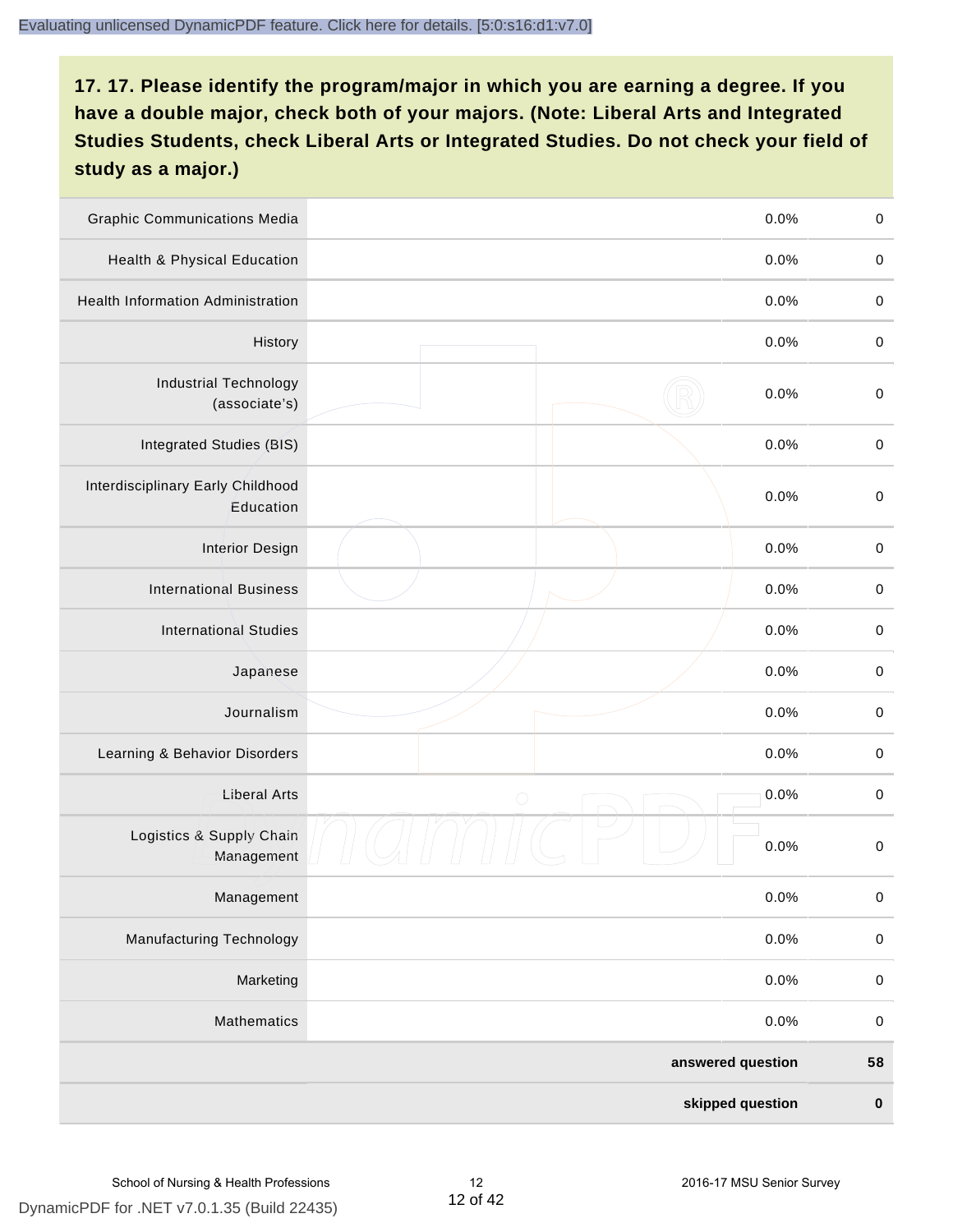| Middle School Education                   |            | 0.0%              | $\,0\,$     |
|-------------------------------------------|------------|-------------------|-------------|
| Music                                     |            | 0.0%              | $\mathbf 0$ |
| <b>Music Business</b>                     |            | 0.0%              | $\mathbf 0$ |
| Nonprofit Leadership Studies              |            | 0.0%              | $\pmb{0}$   |
| <b>Nursing</b>                            |            | 48.3%             | 28          |
| Nursing/RN to BSN                         |            | 19.0%             | 11          |
| Nutrition, Dietetics, & Food Mgmt         |            | 5.2%              | $\sqrt{3}$  |
| Occupational Safety and Health            |            | 0.0%              | $\mathbf 0$ |
| Organizational Communication              |            | 0.0%              | $\pmb{0}$   |
| Philosophy                                |            | 0.0%              | $\pmb{0}$   |
| Physics                                   |            | 0.0%              | $\,0\,$     |
| <b>Political Science</b>                  |            | 0.0%              | $\pmb{0}$   |
| Psychology                                |            | 0.0%              | $\pmb{0}$   |
| <b>Public Administration</b>              |            | 0.0%              | $\pmb{0}$   |
| <b>Public Relations</b>                   | $\bigcirc$ | 0.0%              | $\pmb{0}$   |
| <b>Recreation &amp; Leisure Services</b>  |            | 0.0%              | $\pmb{0}$   |
| Social Work                               |            | 0.0%              | $\pmb{0}$   |
| Sociology                                 |            | 0.0%              | $\mathbf 0$ |
| Spanish                                   |            | 0.0%              | $\pmb{0}$   |
| <b>Telecommunications Systems</b><br>Mgmt |            | 0.0%              | $\mathbf 0$ |
|                                           |            | answered question | 58          |
|                                           |            | skipped question  | $\pmb{0}$   |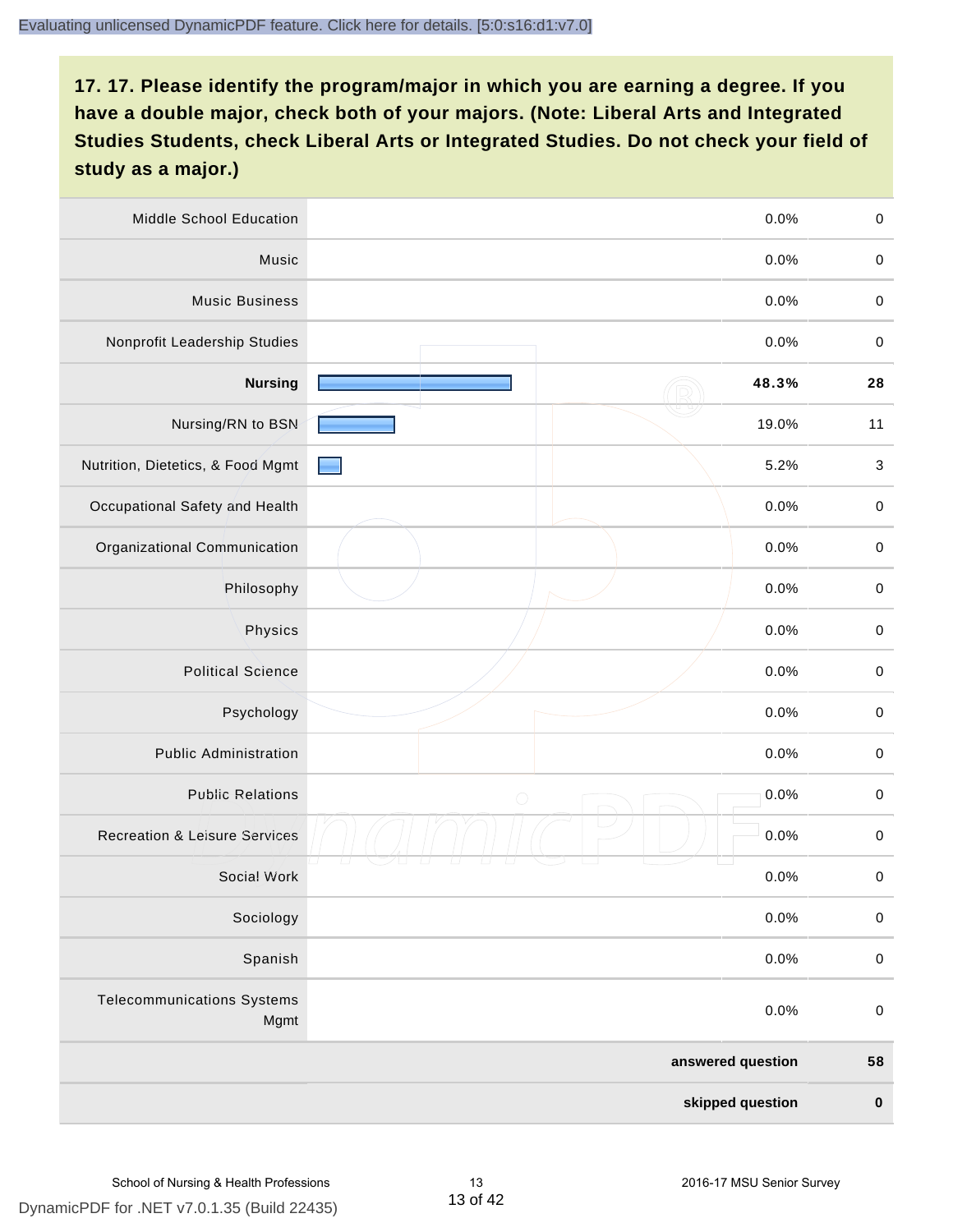| <b>Television Production</b>    | $0.0\%$           | 0  |
|---------------------------------|-------------------|----|
| Theatre                         | $0.0\%$           | 0  |
| Wildlife & Conservation Biology | $0.0\%$           | 0  |
|                                 | answered question | 58 |
|                                 | skipped question  | 0  |
|                                 | .                 |    |

#### **18. 20. What is the highest degree you eventually hope to receive?**

|                      |                | Response<br><b>Percent</b> | <b>Response</b><br>Count |
|----------------------|----------------|----------------------------|--------------------------|
| Associate            | $\blacksquare$ | 1.7%                       | 1                        |
| <b>Baccalaureate</b> |                | 37.9%                      | 22                       |
| Graduate             |                | 43.1%                      | 25                       |
| Professional         |                | 17.2%                      | 10                       |
|                      |                | answered question          | 58                       |
|                      |                | skipped question           | $\mathbf 0$              |
|                      |                |                            |                          |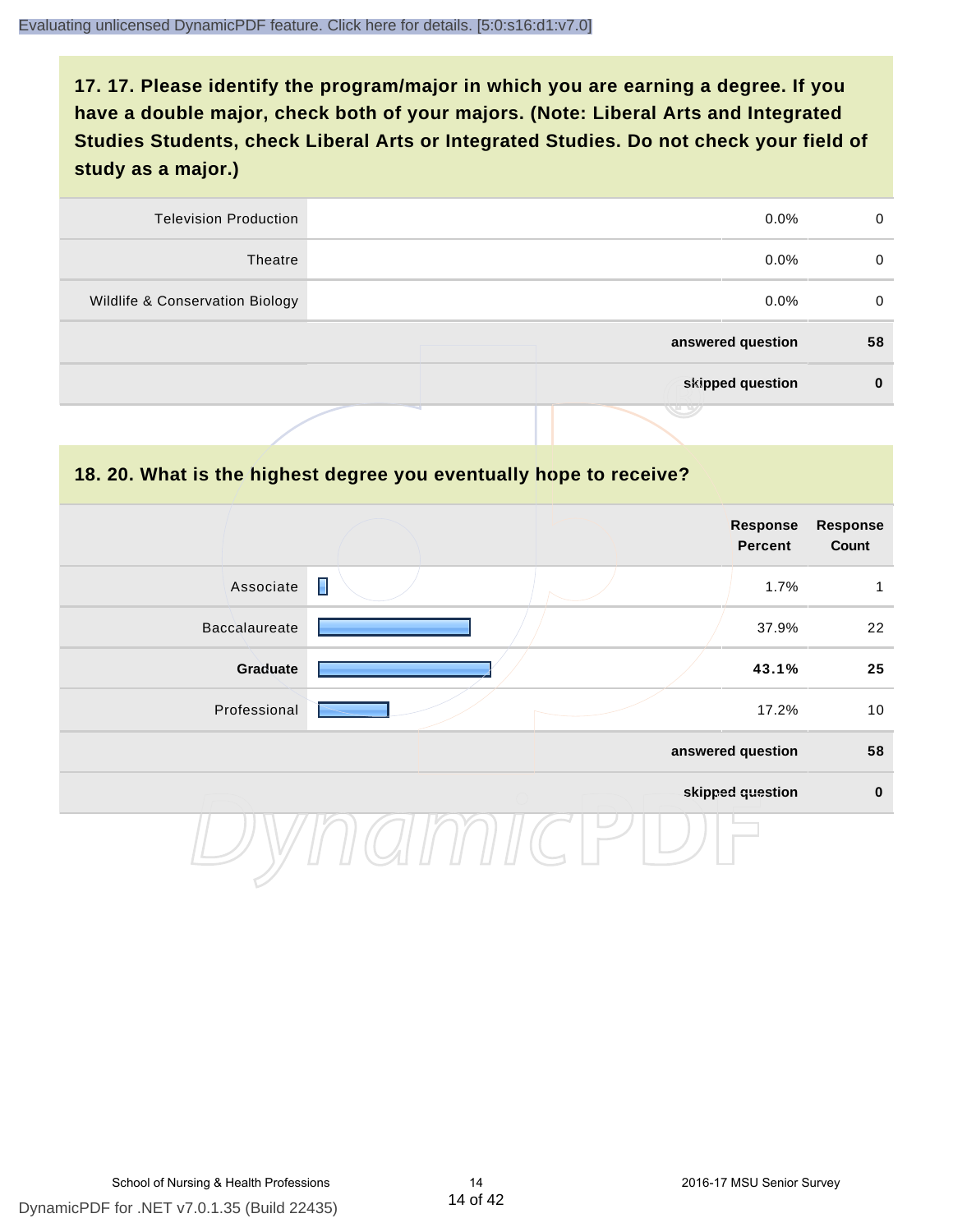| 19. 21. Which best describes your situation? |                                   |                                 |
|----------------------------------------------|-----------------------------------|---------------------------------|
|                                              | <b>Response</b><br><b>Percent</b> | <b>Response</b><br><b>Count</b> |
| Did not change major/area                    | 60.3%                             | 35                              |
| Did not initially declare major/area         | 6.9%                              | $\overline{a}$                  |
| Changed major/area                           | 32.8%                             | 19                              |
|                                              | answered question                 | 58                              |
|                                              | skipped question                  | $\bf{0}$                        |
|                                              | DynamicPDF                        |                                 |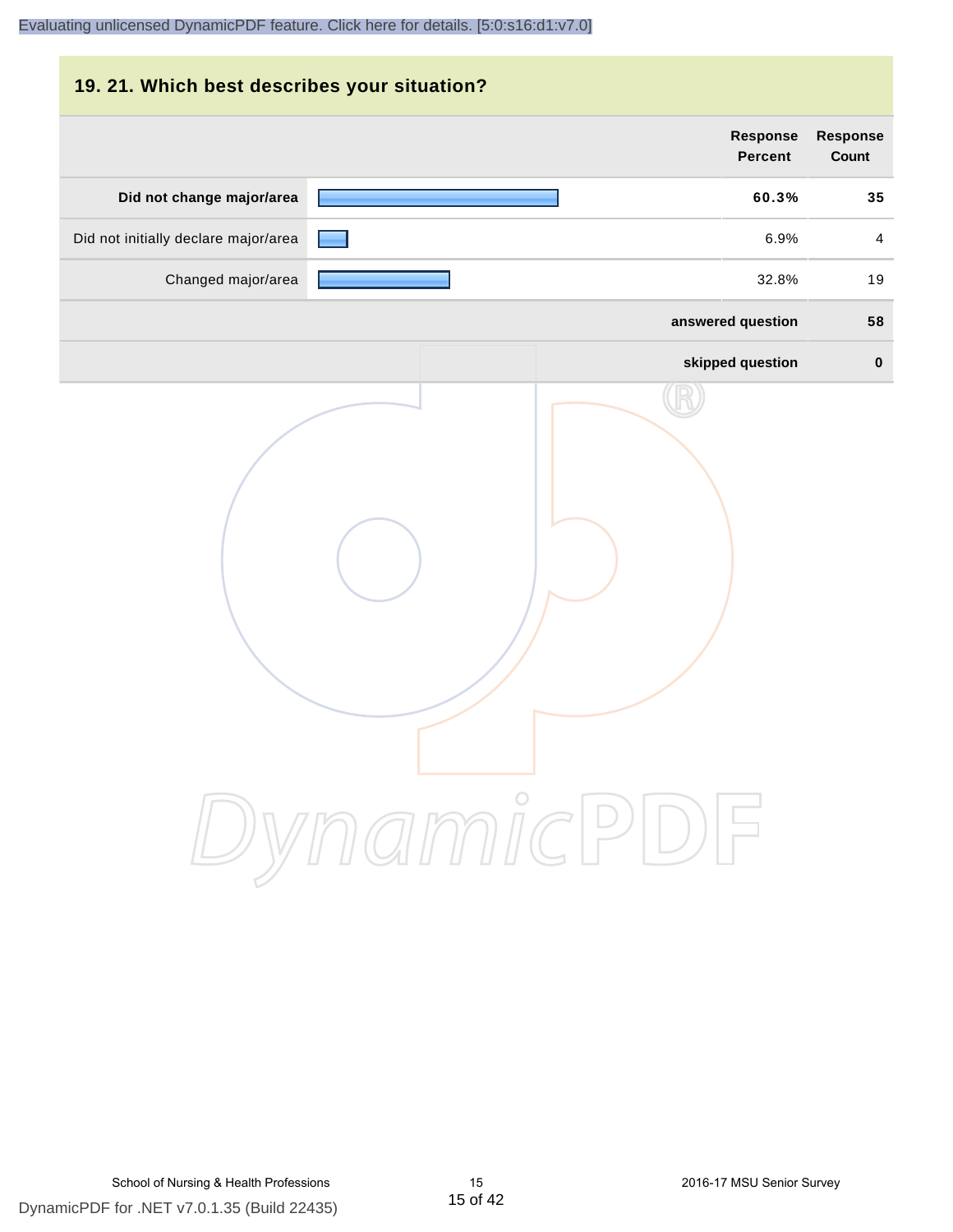| 19. 21. Which best describes your situation? |          |
|----------------------------------------------|----------|
| answered question                            | 58       |
| skipped question                             | $\bf{0}$ |

# **20. 22. While school was in session during the past year, how many hours per week, on average, did you work for pay?**

|                    |  | Response<br>Percent | <b>Response</b><br>Count |
|--------------------|--|---------------------|--------------------------|
| Did not work       |  | 8.6%                | $\sqrt{5}$               |
| Worked 1-10 hrs    |  | 8.6%                | $\sqrt{5}$               |
| Worked 11-20 hrs   |  | 41.4%               | 24                       |
| Worked 21-30 hrs   |  | 20.7%               | 12                       |
| Worked 31-40 hrs   |  | 12.1%               | $\overline{7}$           |
| Worked over 40 hrs |  | 8.6%                | $\sqrt{5}$               |
|                    |  | answered question   | 58                       |
|                    |  | skipped question    | $\mathbf 0$              |

**21. 23. For the most part, were classes offered at times convenient to you?**

|            | Response<br>Percent | Response<br>Count |
|------------|---------------------|-------------------|
| <b>Yes</b> | 100.0%              | 58                |
| No         | $0.0\%$             | 0                 |
|            | answered question   | 58                |
|            | skipped question    | $\bf{0}$          |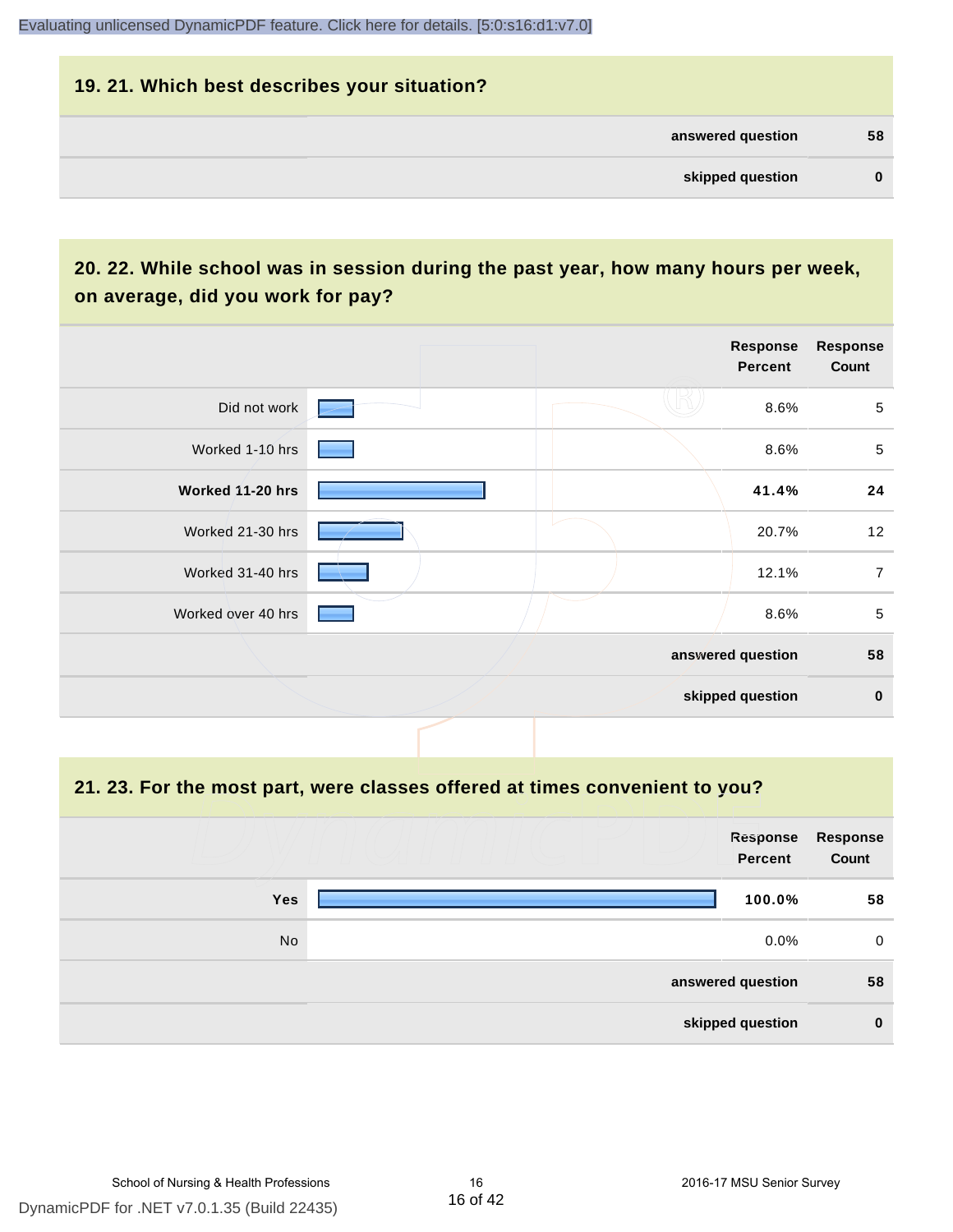#### **22. 24. What time would you have preferred?**

|                | Response<br>Percent | <b>Response</b><br>Count |
|----------------|---------------------|--------------------------|
| Late afternoon | 0.0%                | $\pmb{0}$                |
| Evening        | 0.0%                | $\pmb{0}$                |
| Weekend        | 0.0%                | $\pmb{0}$                |
| During the day | 0.0%                | $\mathbf 0$              |
| Online         | 0.0%                | $\mathbf 0$              |
|                | answered question   | $\bf{0}$                 |
|                | skipped question    | 58                       |
|                |                     |                          |

# **23. 25. Which best describes the location where you completed the majority of your courses?**

|                        |                              | <b>Response</b><br>Percent | <b>Response</b><br>Count |
|------------------------|------------------------------|----------------------------|--------------------------|
| <b>Murray</b>          |                              | 77.6%                      | 45                       |
| Paducah                | П                            | 1.7%                       | 1                        |
| Ft. Campbell           | П                            | 1.7%                       | 1                        |
| Madisonville           | $\blacksquare$<br>$\bigcirc$ | 1.7%                       | $\mathbf{1}$             |
| Hopkinsville           |                              | 0.0%                       | $\pmb{0}$                |
| Henderson              |                              | 0.0%                       | $\pmb{0}$                |
| Online                 |                              | 17.2%                      | 10                       |
| Other (please specify) |                              | 0.0%                       | $\pmb{0}$                |
|                        |                              | answered question          | 58                       |
|                        |                              | skipped question           | $\pmb{0}$                |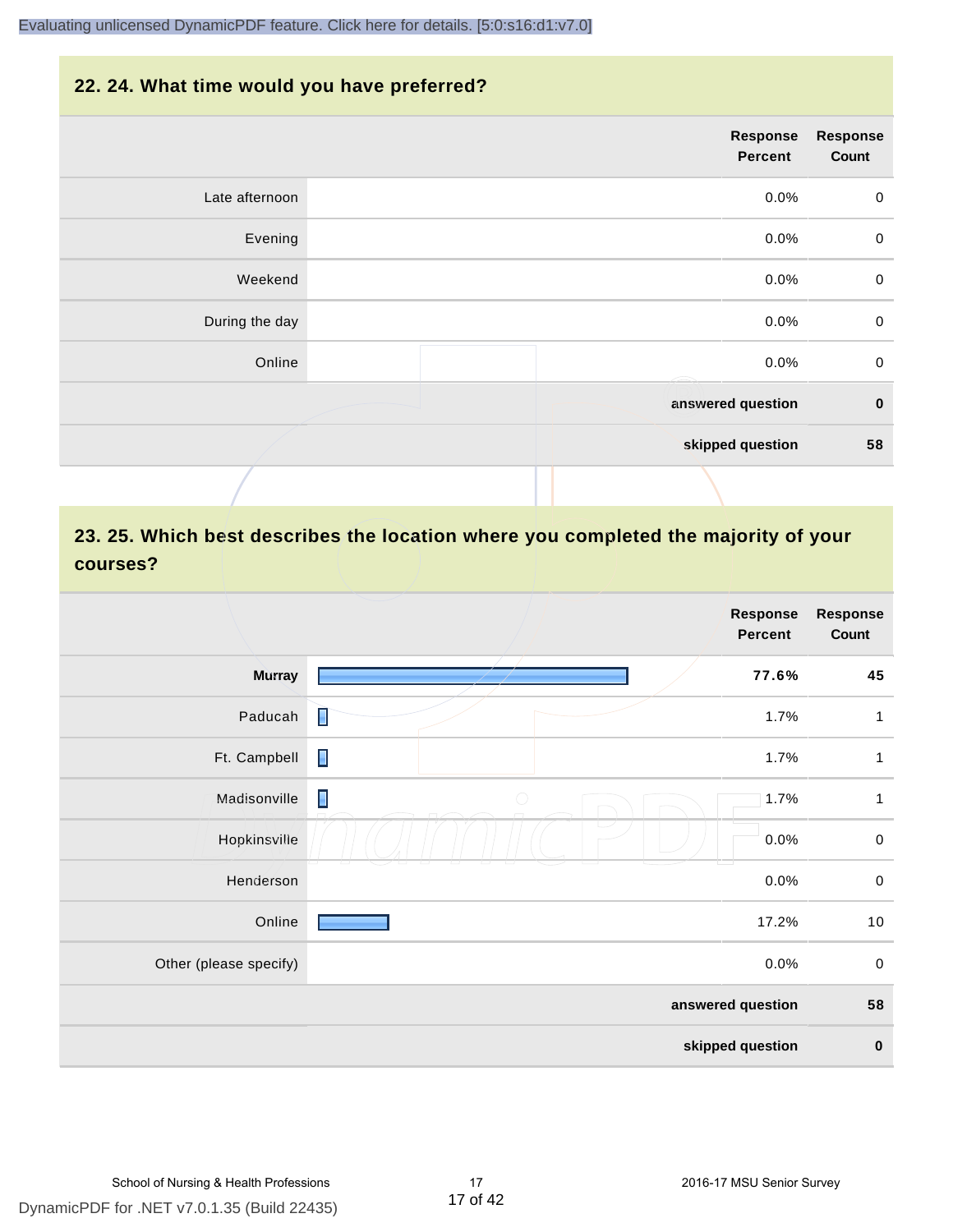#### **24. 26. Did you take any online courses while at Murray State?**

| Response<br>Count | Response<br>Percent |  |            |
|-------------------|---------------------|--|------------|
| 45                | 77.6%               |  | <b>Yes</b> |
| 13                | 22.4%               |  | No         |
| 58                | answered question   |  |            |
| $\mathbf 0$       | skipped question    |  |            |
|                   |                     |  |            |

# **25. 27. Did it take you an extra semester or more to complete degree requirements at Murray State?**

|         | Response<br>Percent | Response<br>Count |
|---------|---------------------|-------------------|
| Yes     | 39.7%               | 23                |
| No      | 60.3%               | 35                |
|         | answered question   | 58                |
|         | skipped question    | $\pmb{0}$         |
| $\circ$ |                     |                   |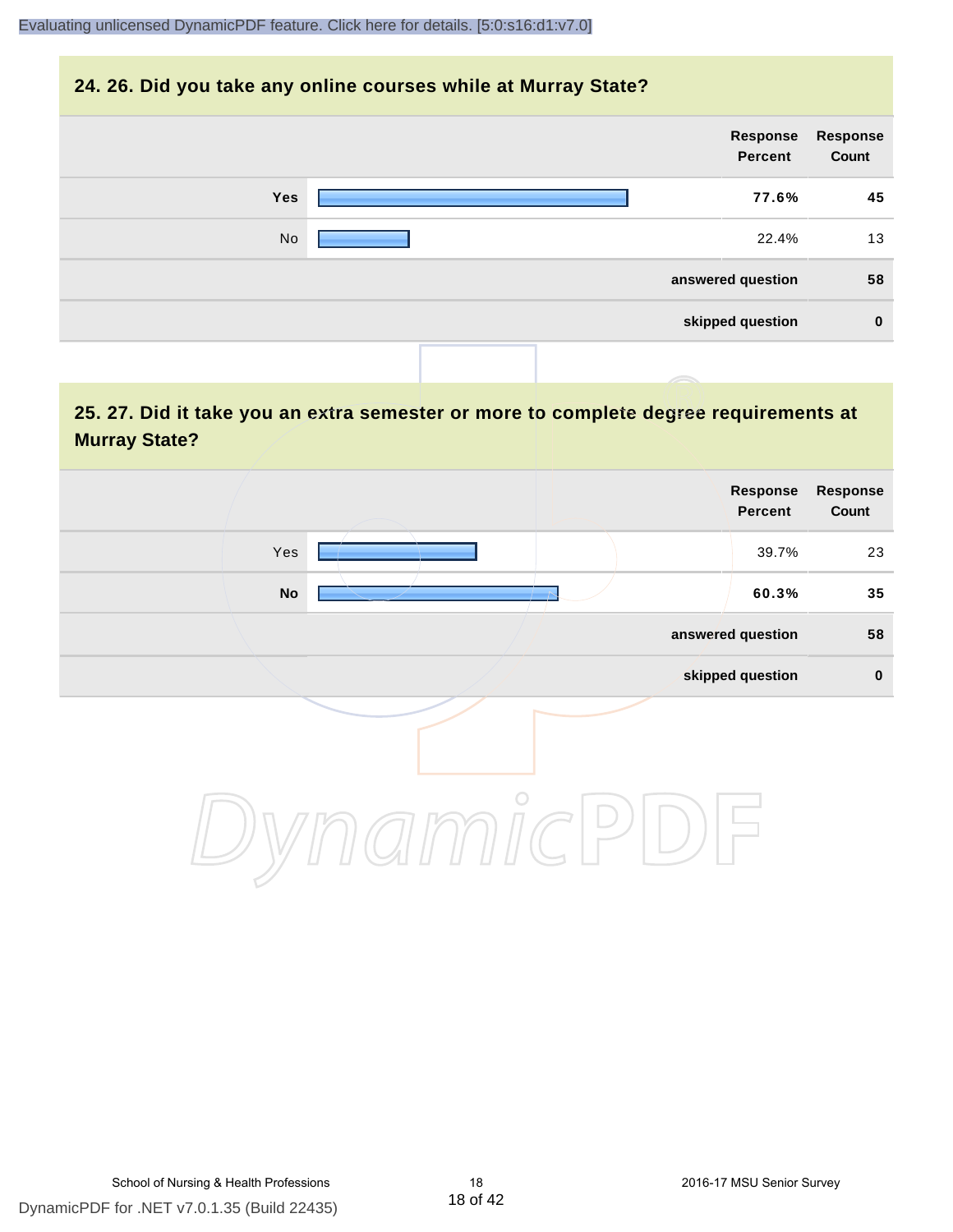#### **26. 28. Why did it take you an extra semester or more?**

|                                                                 | <b>Response</b><br><b>Percent</b> | <b>Response</b><br>Count |
|-----------------------------------------------------------------|-----------------------------------|--------------------------|
| Work obligation limited my<br>enrollment.                       | 13.6%                             | $\mathbf{3}$             |
| Family obligations limited my<br>enrollment.                    | 9.1%                              | $\overline{2}$           |
| Tuition and other costs of<br>attendance limited my enrollment. | 4.5%                              | $\mathbf{1}$             |
| A decision to change majors<br>added to my requirements.        | 40.9%                             | $\boldsymbol{9}$         |
| A required course or courses were<br>not offered.               | 22.7%                             | $\sqrt{5}$               |
| Credits were lost transferring to<br>Murray State.              | 4.5%                              | $\mathbf{1}$             |
| Other (please specify)                                          | 31.8%                             | $\overline{7}$           |
|                                                                 | answered question                 | 22                       |
|                                                                 | skipped question                  | 36                       |
|                                                                 |                                   |                          |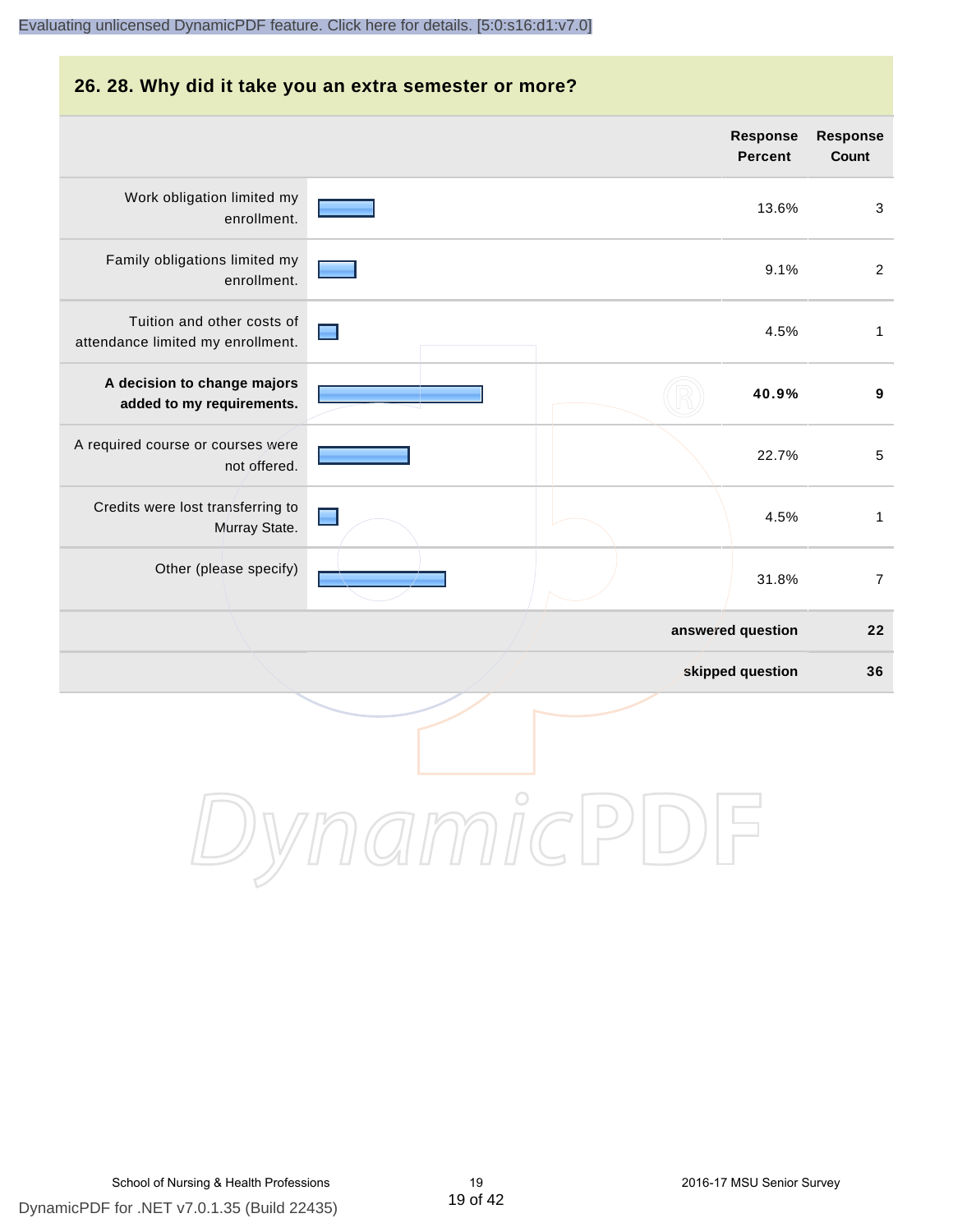| 26. 28. Why did it take you an extra semester or more? |                   |
|--------------------------------------------------------|-------------------|
| answered question                                      | $22 \overline{ }$ |
| skipped question                                       | 36                |

# **27. 29. Did you have trouble getting any course(s) you needed while at Murray State?**

|                                                                            |                                                      | Response<br>Percent        | <b>Response</b><br>Count |
|----------------------------------------------------------------------------|------------------------------------------------------|----------------------------|--------------------------|
| Yes                                                                        |                                                      | 29.3%                      | 17                       |
| <b>No</b>                                                                  |                                                      | 70.7%                      | 41                       |
|                                                                            |                                                      | answered question          | 58                       |
|                                                                            |                                                      | skipped question           | $\mathbf 0$              |
|                                                                            |                                                      |                            |                          |
|                                                                            | 28. 30. Why did you have trouble getting the course? |                            |                          |
|                                                                            |                                                      | Response<br><b>Percent</b> | <b>Response</b><br>Count |
| The course was not offered the<br>semester I needed it.                    |                                                      | 31.3%                      | 5                        |
| The course was not offered at<br>hours convenient to my work<br>schedule.  |                                                      | 6.3%                       | $\mathbf{1}$             |
| The course was not offered at<br>hours suitable for my school<br>schedule. |                                                      | 25.0%                      | $\overline{\mathbf{4}}$  |
| All course sections were closed.                                           |                                                      | 31.3%                      | $\overline{\mathbf{5}}$  |
| I was unaware of the prerequisites<br>for the course.                      |                                                      | 6.3%                       | $\mathbf{1}$             |
|                                                                            |                                                      | answered question          | 16                       |
|                                                                            |                                                      | skipped question           | 42                       |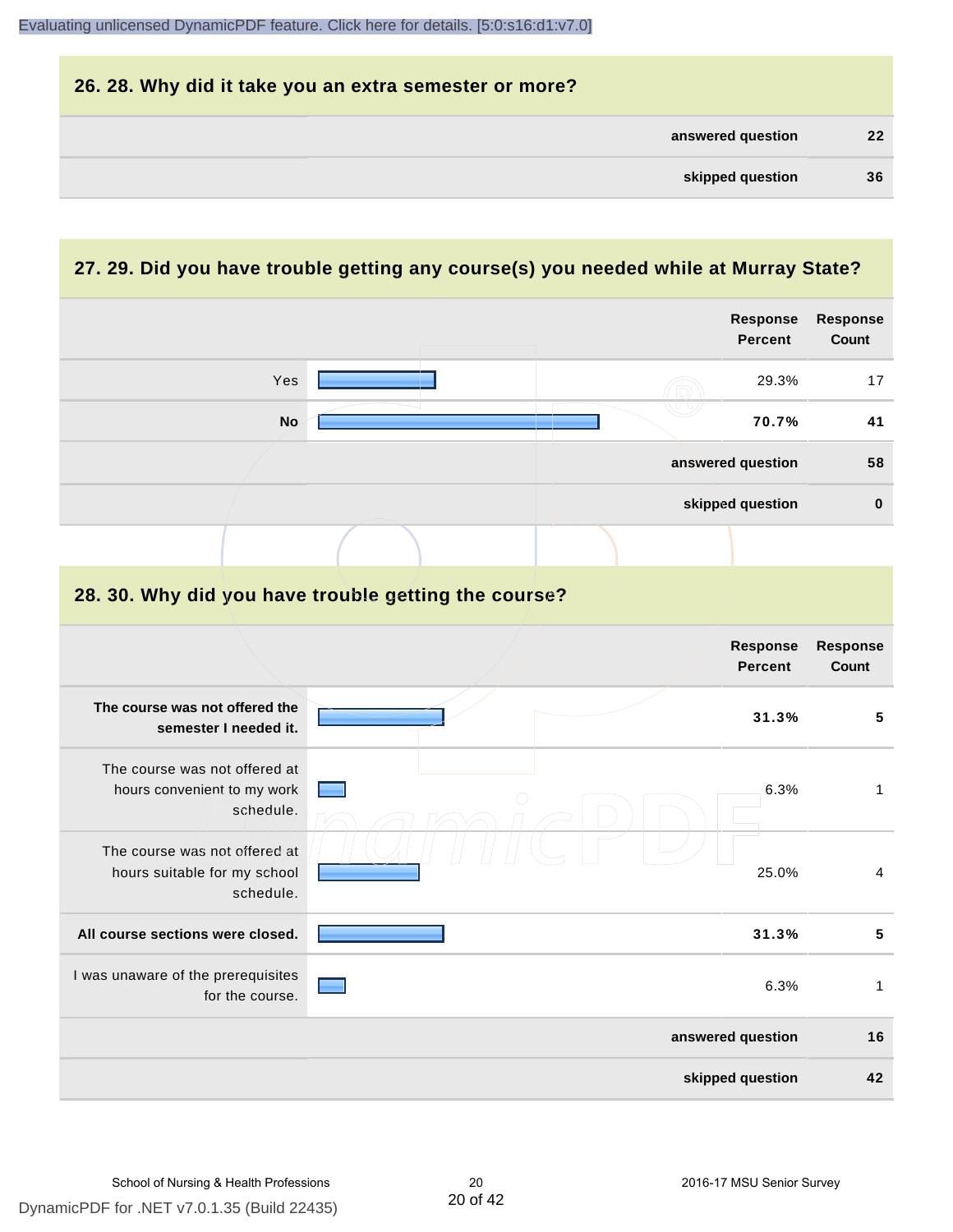# **29. 31. Which statement best describes your experience with off-campus coop/internship?**

|                                    | <b>Response</b><br><b>Percent</b> |       | <b>Response</b><br>Count |
|------------------------------------|-----------------------------------|-------|--------------------------|
| Cannot judge; I did not have one.  |                                   | 40.4% | 23                       |
| My experience was very valuable.   |                                   | 35.1% | 20                       |
| My experience was valuable.        |                                   | 19.3% | 11                       |
| My experience was of little value. |                                   | 5.3%  | 3                        |
| My experience was of no value.     |                                   | 0.0%  | $\mathbf 0$              |
|                                    | answered question                 |       | 57                       |
|                                    | skipped question                  |       | 1                        |
|                                    |                                   |       |                          |

# **30. 32. Which statement best describes your experience with on-campus facultydirected research, scholarly, or creative project?**

|                                    | <b>Response</b><br><b>Percent</b> | <b>Response</b><br>Count |
|------------------------------------|-----------------------------------|--------------------------|
| Cannot judge; I did not have one.  | 43.9%                             | 25                       |
| My experience was very valuable.   | 21.1%                             | $12 \overline{ }$        |
| My experience was valuable.        | 28.1%                             | 16                       |
| My experience was of little value. | 7.0%<br>$\rightarrow$             | $\overline{4}$           |
| My experience was of no value.     | 0.0%                              | 0                        |
|                                    | answered question                 | 57                       |
|                                    | skipped question                  |                          |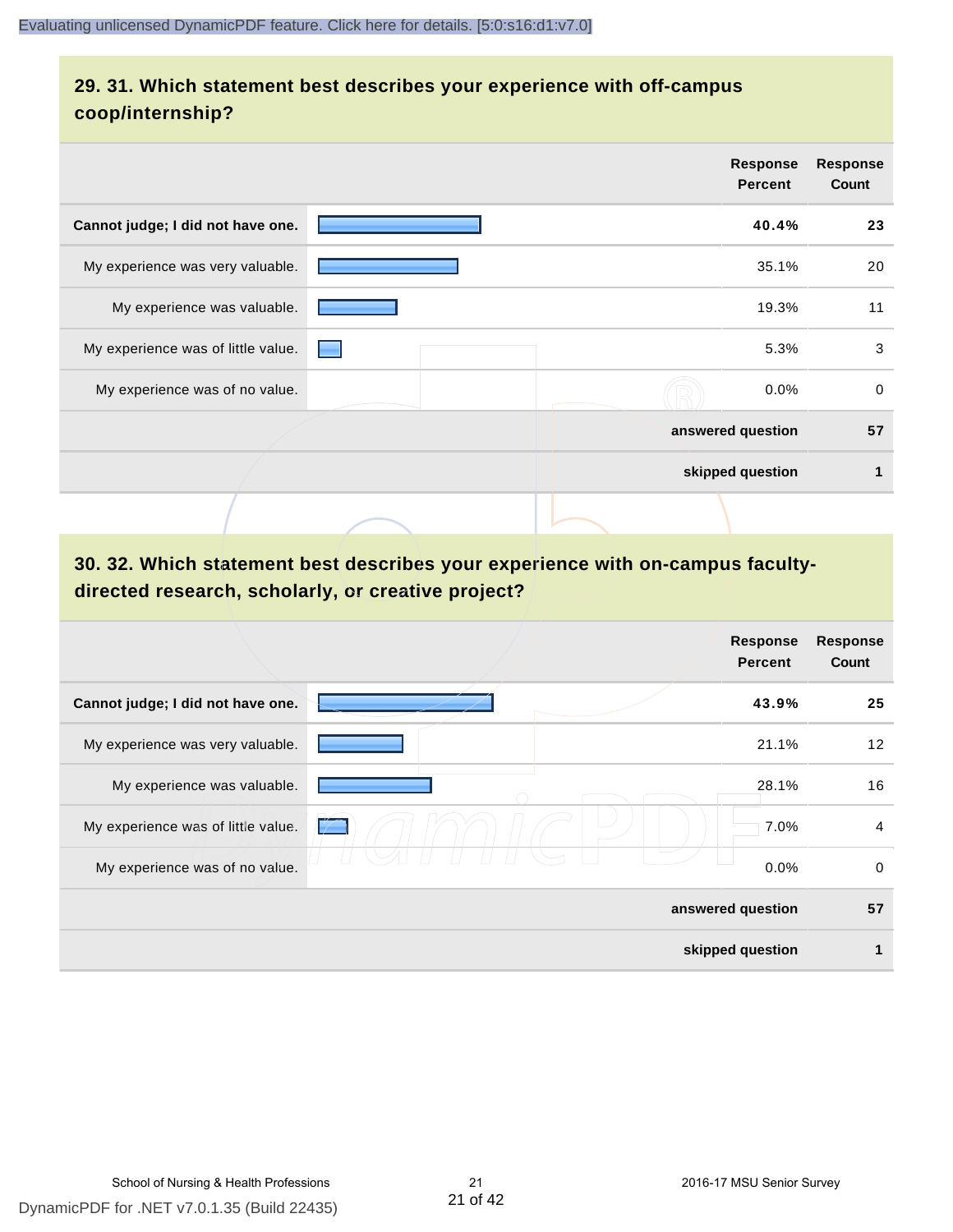# **31. 33. Which statement best describes your experience with academic advising in your major/area?**

|                                                          | <b>Response</b><br><b>Percent</b> | Response<br>Count |
|----------------------------------------------------------|-----------------------------------|-------------------|
| Cannot judge; I did not make use<br>of the opportunity.  | $\blacksquare$<br>3.5%            | $\overline{2}$    |
| I was satisfied with information my<br>adviser provided. | 84.2%                             | 48                |
| Advice was inaccurate,<br>incomplete, or misleading.     | 10.5%                             | $\,6\,$           |
| My adviser was not available.                            | Į<br>1.8%                         | $\mathbf{1}$      |
|                                                          | answered question                 | 57                |
|                                                          | skipped question                  | $\mathbf{1}$      |
|                                                          | amnicl<br>$\Rightarrow$           |                   |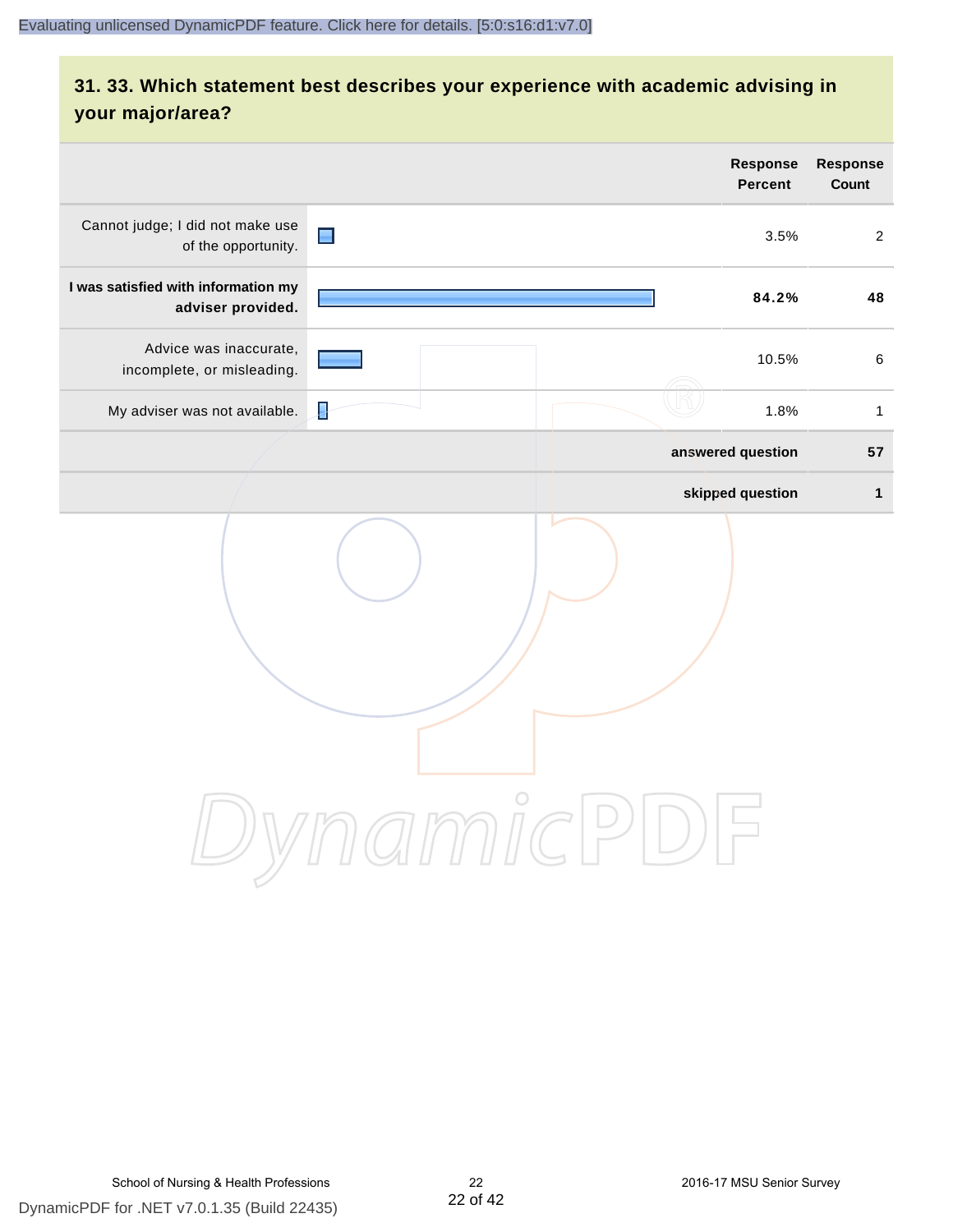# **31. 33. Which statement best describes your experience with academic advising in your major/area?**

| answered question | 57 |
|-------------------|----|
| skipped question  |    |

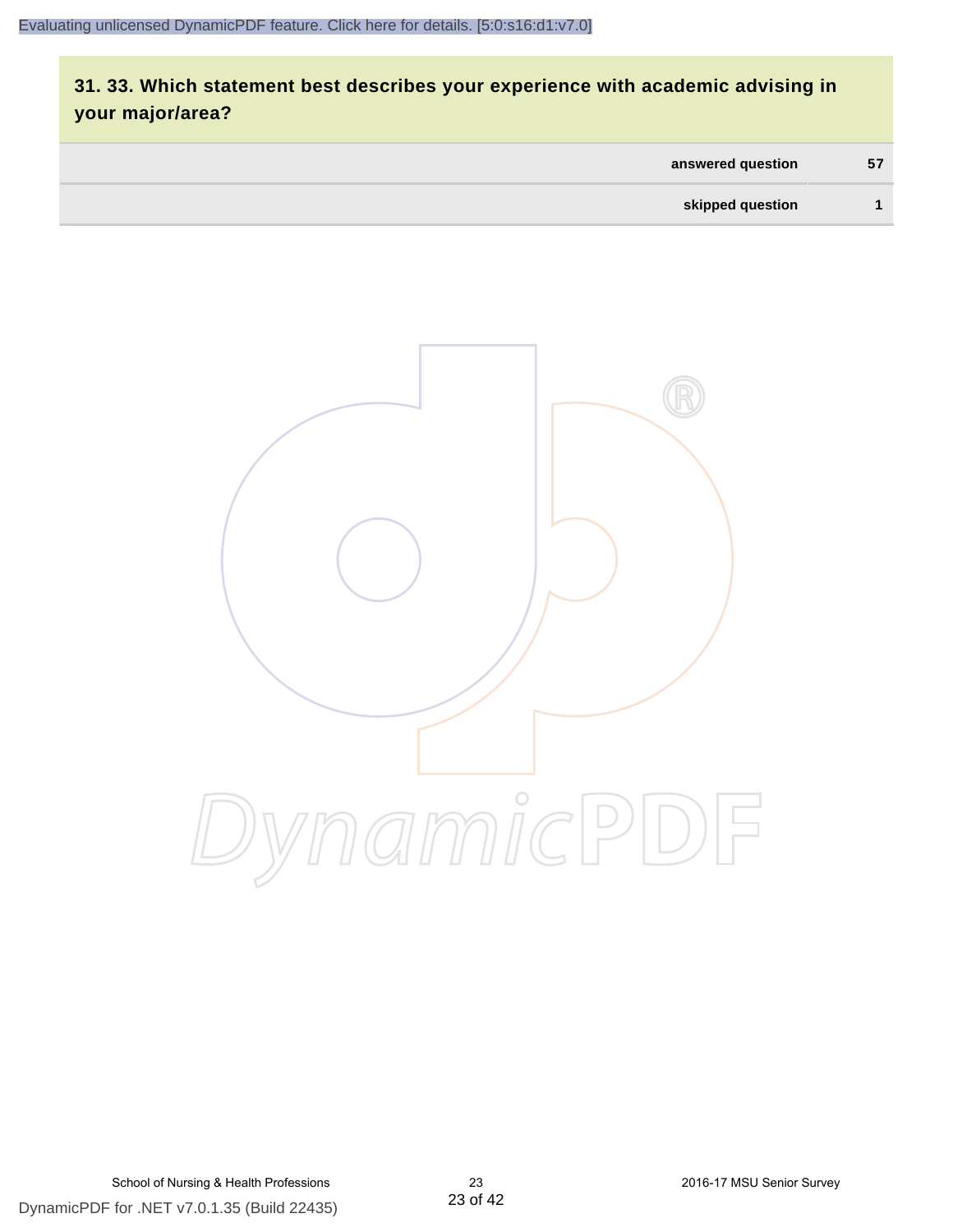# **32. Questions 34-48 For each of these items, indicate the extent to which you were satisfied.**

|                                                                                                                                                       | <b>Very</b><br>satisfied | <b>Satisfied</b> | <b>Dissatisfied</b> | <b>Very</b><br>dissatisfied | Rating<br>Average | Rating<br>Count |
|-------------------------------------------------------------------------------------------------------------------------------------------------------|--------------------------|------------------|---------------------|-----------------------------|-------------------|-----------------|
| 34. Class size relative to type of<br>course                                                                                                          | 49.1% (28)               | 49.1% (28)       | $0.0\%$ (0)         | $1.8\%$ (1)                 | 3.46              | 57              |
| 35. Out-of-class availability of<br>faculty                                                                                                           | 33.9% (19)               | 58.9% (33)       | $5.4\%$ (3)         | $1.8\%$ (1)                 | 3.25              | 56              |
| 36. Effectiveness of your high<br>school preparation for college work                                                                                 | 33.9% (19)               | 51.8% (29)       | $14.3\%$ (8)        | $0.0\%$ (0)                 | 3.20              | 56              |
| 37. Fairness of faculty in their<br>treatment of individual students                                                                                  | 37.5% (21)               | 55.4% (31)       | $7.1\%$ (4)         | $0.0\%$ $(0)$               | 3.30              | 56              |
| 38. Overall quality of instruction at<br><b>Murray State</b>                                                                                          | 39.3% (22)               | 53.6% (30)       | $7.1\%$ (4)         | $0.0\%$ (0)                 | 3.32              | 56              |
| 39. Quality of instruction in<br><b>University Studies (General</b><br>Education) courses                                                             | 36.4% (20)               | 50.9% (28)       | $12.7\%$ (7)        | $0.0\%$ (0)                 | 3.24              | 55              |
| 40. Quality of instruction in your<br>major                                                                                                           | 41.8% (23)               | 52.7% (29)       | $1.8\%$ (1)         | $3.6\%$ (2)                 | 3.33              | 55              |
| 41. Clarity of program objectives in<br>your major                                                                                                    | 41.1% (23)               | 53.6% (30)       | $5.4\%$ (3)         | $0.0\%$ (0)                 | 3.36              | 56              |
| 42. Intellectual challenge of the<br>academic program                                                                                                 | 48.2% (27)               | 48.2% (27)       | $3.6\%$ (2)         | $0.0\%$ (0)                 | 3.45              | 56              |
| 43. Encouragement and<br>information from your major<br>department for employment after<br>graduation                                                 | 43.6% (24)               | 47.3% (26)       | $7.3%$ (4)          | $1.8\%$ (1)                 | 3.33              | 55              |
| 44. Availability of opportunities to<br>engage in a faculty-mentored<br>research, scholarly, or creative<br>project in your area of<br>study/interest | 41.1% (23)               | 48.2% (27)       | $7.1\%$ (4)         | $3.6\%$ (2)                 | 3.27              | 56              |
| 45. Library hours                                                                                                                                     | 48.1% (26)               | 40.7% (22)       | $9.3\%$ (5)         | 1.9%(1)                     | 3.35              | 54              |
|                                                                                                                                                       |                          |                  |                     |                             | answered question | 57              |
| skipped question                                                                                                                                      |                          |                  |                     |                             | $\mathbf{1}$      |                 |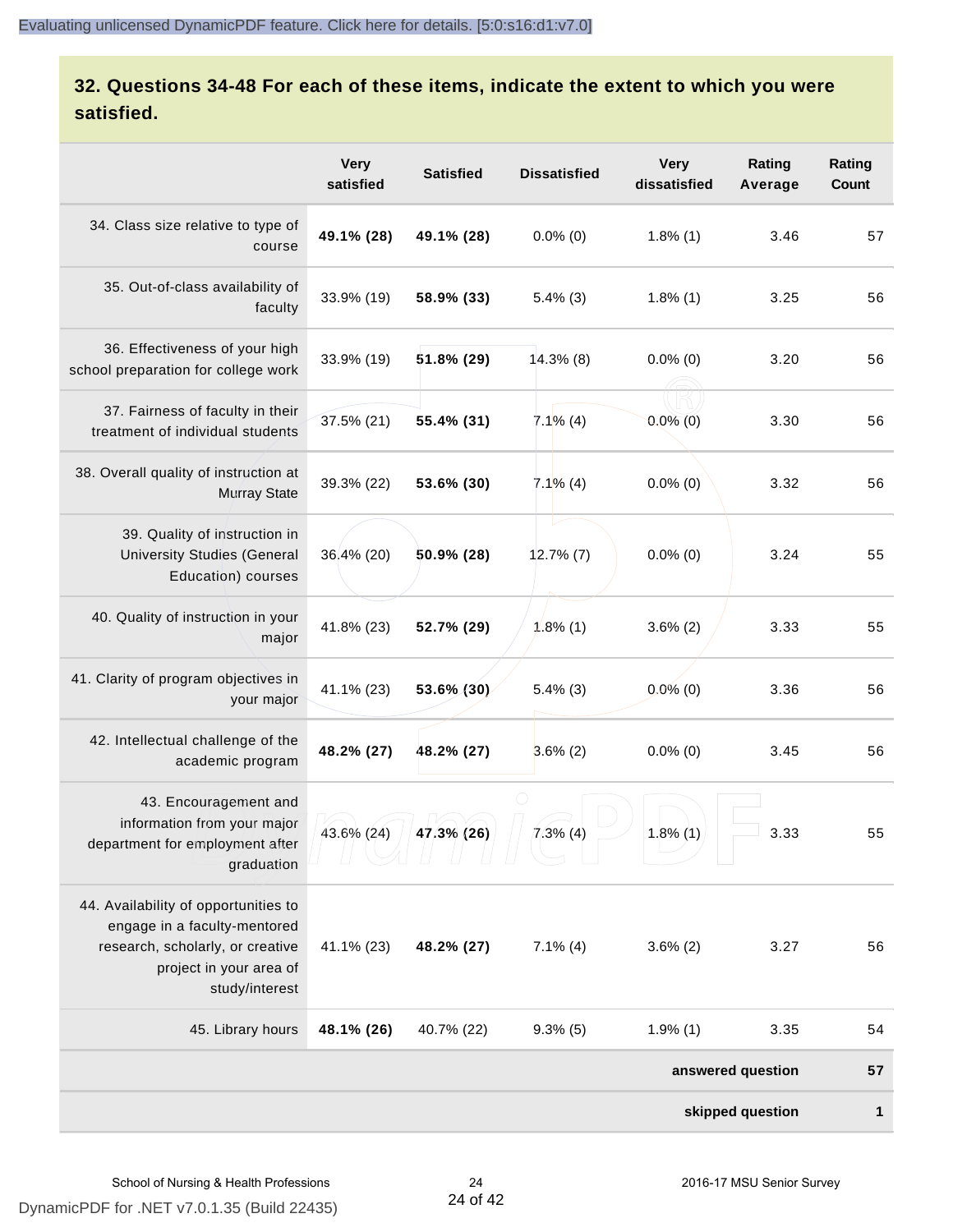## **32. Questions 34-48 For each of these items, indicate the extent to which you were satisfied.**

| 46 Effectiveness of library<br>personnel in meeting your<br>information needs                                                | 38.9% (21) | 55.6% (30) | $5.6\%$ (3) | $0.0\%$ (0) | 3.33              | 54 |
|------------------------------------------------------------------------------------------------------------------------------|------------|------------|-------------|-------------|-------------------|----|
| 47. Access to on-hand or<br>electronic library resources                                                                     | 43.6% (24) | 49.1% (27) | $7.3\%$ (4) | $0.0\%$ (0) | 3.36              | 55 |
| 48. Computer, individual and group<br>work spaces available within<br>University Libraries (Waterfield,<br>Pogue and Overby) | 34.0% (18) | 58.5% (31) | $7.5\%$ (4) | $0.0\%$ (0) | 3.26              | 53 |
|                                                                                                                              |            |            |             |             | answered question | 57 |
|                                                                                                                              |            |            |             |             | skipped question  | 1  |
|                                                                                                                              |            |            |             |             |                   |    |

**33. Questions 49-55 University Studies is designed to offer you a broad base of skills and knowledge and to prepare you for upper division study. Please indicate how effective University Studies at Murray State was in helping you achieve these goals.**

|                                                                            | <b>Very</b><br>effective | <b>Effective</b> | <b>Ineffective</b> | <b>Very</b><br>ineffective | Rating<br>Average | Rating<br>Count |
|----------------------------------------------------------------------------|--------------------------|------------------|--------------------|----------------------------|-------------------|-----------------|
| 49. Writing skills                                                         | 38.9% (21)               | $53.7\%$ (29)    | $7.4\%$ (4)        | $0.0\%$ (0)                | 3.31              | 54              |
| 50. Speaking skills                                                        | 38.9% (21)               | 55.6% (30)       | $5.6\%$ (3)        | $0.0\%$ (0)                | 3.33              | 54              |
| 51. Critical thinking skills                                               | 40.7% (22)               | 59.3% (32)       | $0.0\%$ (0)        | $0.0\%$ (0)                | 3.41              | 54              |
| 52. Technology skills/computer<br>skills                                   | 37.0% (20)               | 55.6% (30)       | $7.4\%$ (4)        | $0.0\%$ (0)                | 3.30              | 54              |
| 53. General knowledge in the<br>liberal arts and sciences                  | 33.3% (18)               | 55.6% (30)       | $9.3\%$ (5)        | $1.9\%$ (1)                | 3.20              | 54              |
| 54. International perspectives                                             | 31.5% (17)               | 59.3% (32)       | $7.4\%$ (4)        | $1.9\%$ (1)                | 3.20              | 54              |
| 55. Stimulation of interest in areas<br>outside your chosen field of study | 33.3% (18)               | 53.7% (29)       | $13.0\%$ (7)       | $0.0\%$ (0)                | 3.20              | 54              |
|                                                                            |                          |                  |                    |                            | answered question | 54              |
|                                                                            |                          |                  |                    |                            | skipped question  | 4               |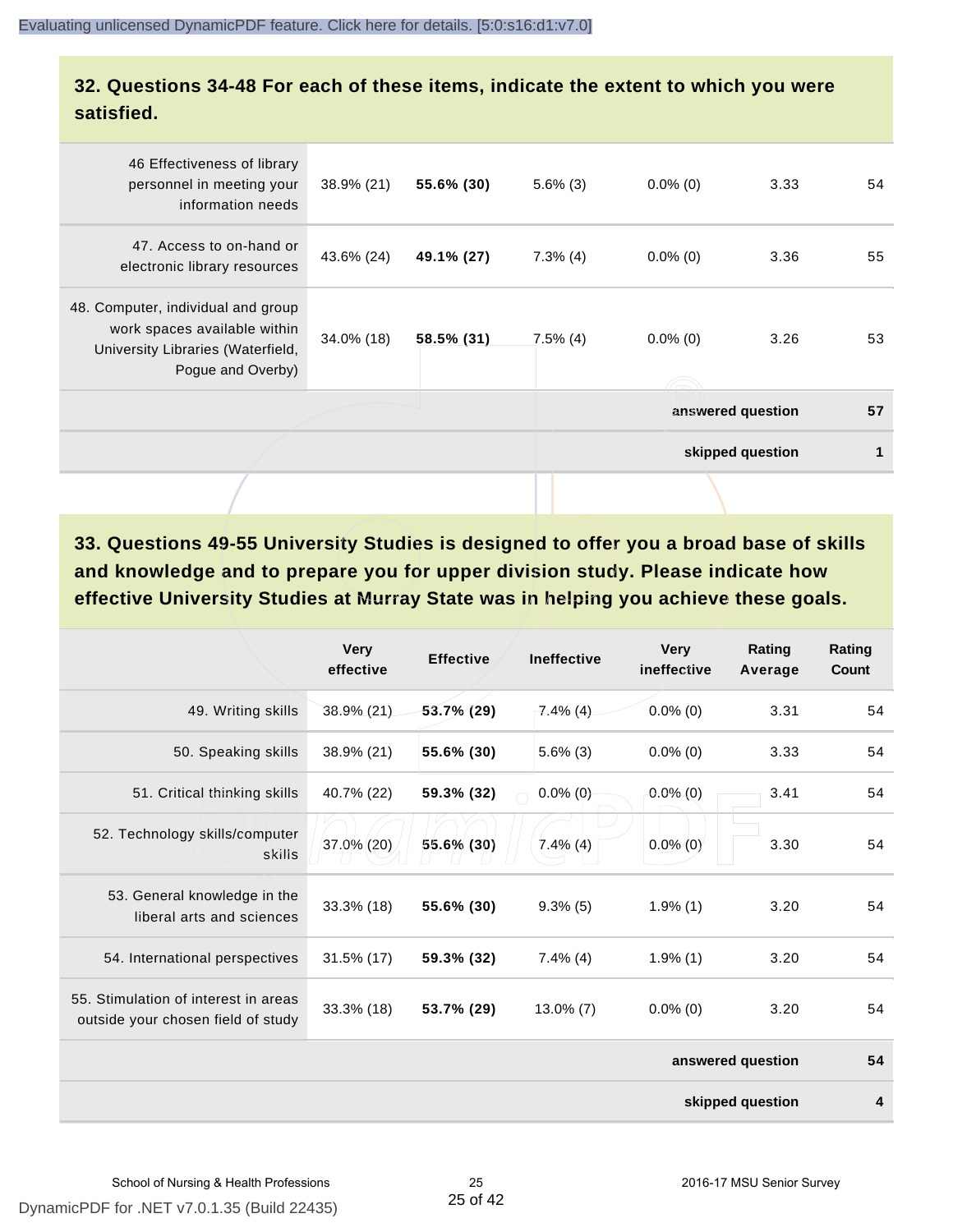**34. Questions 56-89For each of these services, activities or programs that you used, please indicate the extent to which you were satisfied that they met your needs. For those that you did not use, mark the "Did Not Use" option.**

|                                                                                    | <b>Very</b><br>satisfied | <b>Satisfied</b> | <b>Dissatisfied</b> | <b>Very</b><br>dissatisfied | <b>Did</b><br><b>Not</b><br><b>Use</b> | Rating<br>Average | Rating<br>Count  |
|------------------------------------------------------------------------------------|--------------------------|------------------|---------------------|-----------------------------|----------------------------------------|-------------------|------------------|
| 56. African-American/Multicultural<br><b>Student Services</b>                      | 11.5%<br>(6)             | $17.3\%$ (9)     | $0.0\%$ (0)         | $1.9\%$ (1)                 | 69.2%<br>(36)                          | 3.25              | 52               |
| 57. Blackboard/Canvas                                                              | 40.4%<br>(21)            | 55.8%<br>(29)    | $1.9\%$ (1)         | $0.0\%$ (0)                 | 1.9%<br>(1)                            | 3.39              | 52               |
| 58. Career Services Office                                                         | 24.5%<br>(12)            | 40.8%<br>(20)    | $2.0\%$ (1)         | $0.0\%$ (0)                 | 32.7%<br>(16)                          | 3.33              | 49               |
| 59. Cultural programming and<br>activities                                         | 15.7%<br>(8)             | 25.5%<br>(13)    | $2.0\%$ (1)         | $0.0\%$ (0)                 | 56.9%<br>(29)                          | 3.32              | 51               |
| 60. Degree audit (MAP report)                                                      | 40.4%<br>(21)            | 51.9%<br>(27)    | $0.0\%$ (0)         | $0.0\%$ (0)                 | 7.7%<br>(4)                            | 3.44              | 52               |
| 61. Financial Aid Office customer<br>service                                       | 28.8%<br>(15)            | 44.2%<br>(23)    | $5.8\%$ (3)         | $3.8\%$ (2)                 | 17.3%<br>(9)                           | 3.19              | 52               |
| 62. Dining Services                                                                | 25.0%<br>(13)            | 50.0%<br>(26)    | $5,8\%$ (3)         | $1.9\%$ (1)                 | 17.3%<br>(9)                           | 3.19              | 52               |
| 63. Graduation Office                                                              | 23.5%<br>(12)            | 45.1%<br>(23)    | $2.0\%$ (1)         | $0.0\%$ (0)                 | 29.4%<br>(15)                          | 3.31              | 51               |
| 64. Greek life and activities                                                      | 26.9%<br>(14)            | 28.8%<br>(15)    | 1.9%(1)             | $0.0\%$ (0)                 | 42.3%<br>(22)                          | 3.43              | 52               |
| 65. Health Services                                                                | 32.7%<br>(17)            | 38.5%<br>(20)    | $1.9\%$ (1)         | $0.0\%$ (0)                 | 26.9%<br>(14)                          | 3.42              | 52               |
| 66. Honor Societies/Departmental<br><b>Clubs/Special Interest</b><br>Organizations | 21.6%<br>(11)            | 33.3%<br>(17)    | $2.0\%$ (1)         | $0.0\%$ (0)                 | 43.1%<br>(22)                          | 3.34              | 51               |
| 67. International programs and<br>activities                                       | 13.7%<br>(7)             | 25.5%<br>(13)    | $2.0\%$ (1)         | $0.0\%$ (0)                 | 58.8%<br>(30)                          | 3.29              | 51               |
|                                                                                    |                          |                  |                     |                             |                                        | answered question | 52               |
|                                                                                    |                          |                  |                     |                             |                                        | skipped question  | $\boldsymbol{6}$ |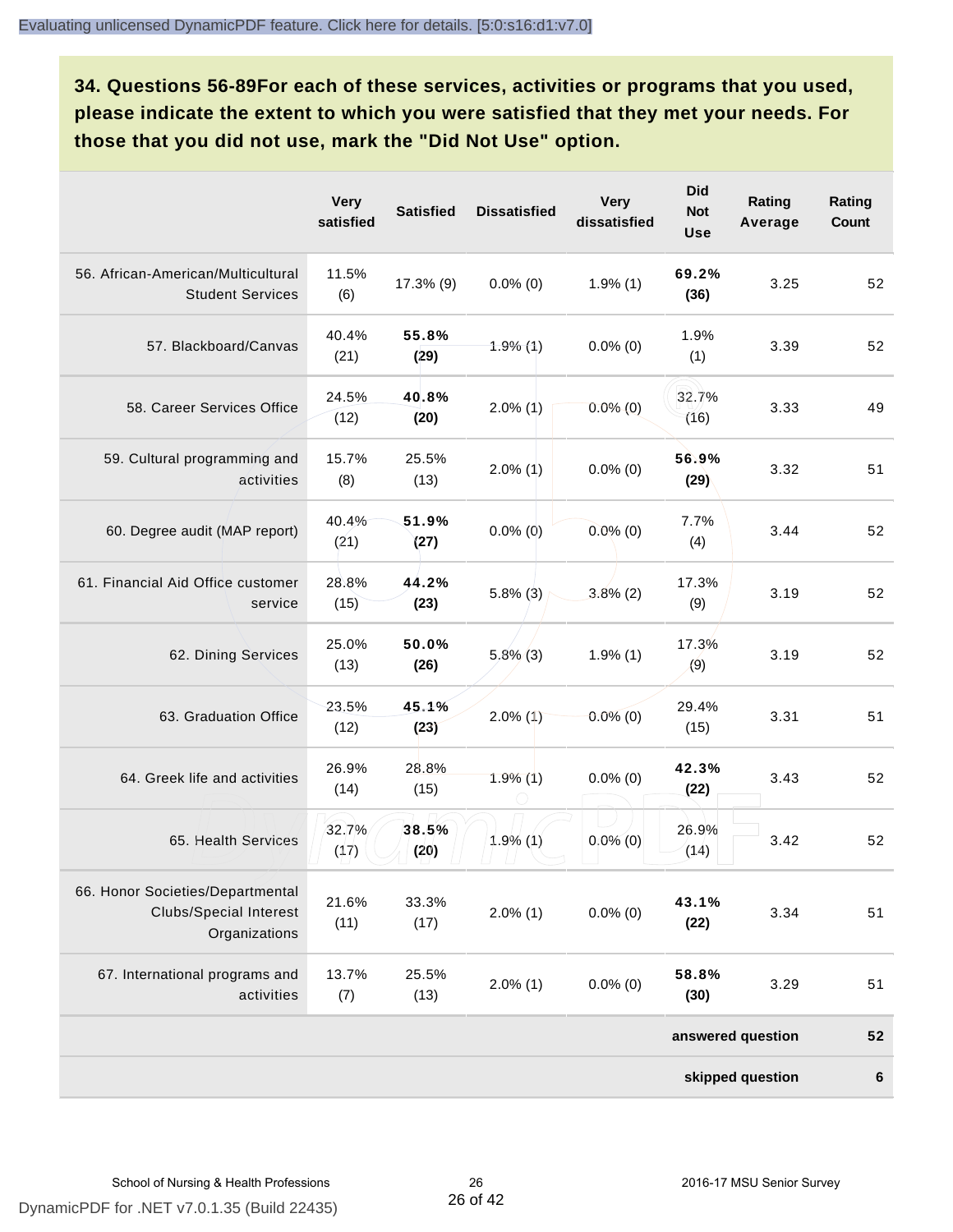**34. Questions 56-89For each of these services, activities or programs that you used, please indicate the extent to which you were satisfied that they met your needs. For those that you did not use, mark the "Did Not Use" option.**

| 68. International student support<br>services                    | 13.7%<br>(7)  | 19.6%<br>(10) | $0.0\%$ (0)           | $0.0\%$ (0) | 66.7%<br>(34)     | 3.41 | 51      |
|------------------------------------------------------------------|---------------|---------------|-----------------------|-------------|-------------------|------|---------|
| 69. Internet and wireless access<br>for study and research needs | 26.0%<br>(13) | 48.0%<br>(24) | $4.0\%$ (2)           | $0.0\%$ (0) | 22.0%<br>(11)     | 3.28 | 50      |
| 70. Intramural Sports and<br>Recreation                          | 30.8%<br>(16) | 32.7%<br>(17) | $0.0\%$ (0)           | $0.0\%$ (0) | 36.5%<br>(19)     | 3.48 | 52      |
| 71. LGBT programs                                                | 11.8%<br>(6)  | $13.7\%$ (7)  | $2.0\%$ (1)           | $0.0\%$ (0) | 72.5%<br>(37)     | 3.36 | 51      |
| 72. Lowry Center/Developmental<br>courses and tutoring           | 12.0%<br>(6)  | 24.0%<br>(12) | $2.0\%$ (1)           | $0.0\%$ (0) | 62.0%<br>(31)     | 3.26 | 50      |
| 73. Library                                                      | 31.4%<br>(16) | 47.1%<br>(24) | $3.9\% (2)$           | $0.0\%$ (0) | 17.6%<br>(9)      | 3.33 | 51      |
| 74. MSU web site                                                 | 33.3%<br>(17) | 64.7%<br>(33) | $0.0\%$ (0)           | $0.0\%$ (0) | 2.0%<br>(1)       | 3.34 | 51      |
| 75. NCAA Sports                                                  | 19.6%<br>(10) | 27.5%<br>(14) | $0.0\%$ (0)           | $0.0\%$ (0) | 52.9%<br>(27)     | 3.42 | 51      |
| 76. Online courses that are not<br><b>Blackboard or Canvas</b>   | 20.0%<br>(10) | 28.0%<br>(14) | $0.0\%$ (0)           | $0.0\%$ (0) | 52.0%<br>(26)     | 3.42 | 50      |
| 77. Public Safety/Security<br><b>Services</b>                    | 25.5%<br>(13) | 41.2%<br>(21) | $2.0\%$ (1)           | $0.0\%$ (0) | 31.4%<br>(16)     | 3.34 | 51      |
| 78. Registration through myGate                                  | 39.2%<br>(20) | 54.9%<br>(28) | $3.9\%$ (2)           | $2.0\%$ (1) | 0.0%<br>(0)       | 3.31 | 51      |
| 79. Residential College<br>programming and activities            | 23.5%<br>(12) | 33.3%<br>(17) | $\Box$<br>$2.0\%$ (1) | $0.0\%$ (0) | 41.2%<br>(21)     | 3.37 | 51      |
| 80. Scholarships/grants/student<br>employment                    | 33.3%<br>(17) | 45.1%<br>(23) | $3.9\%$ (2)           | $2.0\%$ (1) | 15.7%<br>(8)      | 3.30 | 51      |
| 81. Services for non-traditional<br>students                     | 16.0%<br>(8)  | 20.0%<br>(10) | $0.0\%$ (0)           | $0.0\%$ (0) | 64.0%<br>(32)     | 3.44 | 50      |
|                                                                  |               |               |                       |             | answered question |      | 52      |
|                                                                  |               |               |                       |             | skipped question  |      | $\bf 6$ |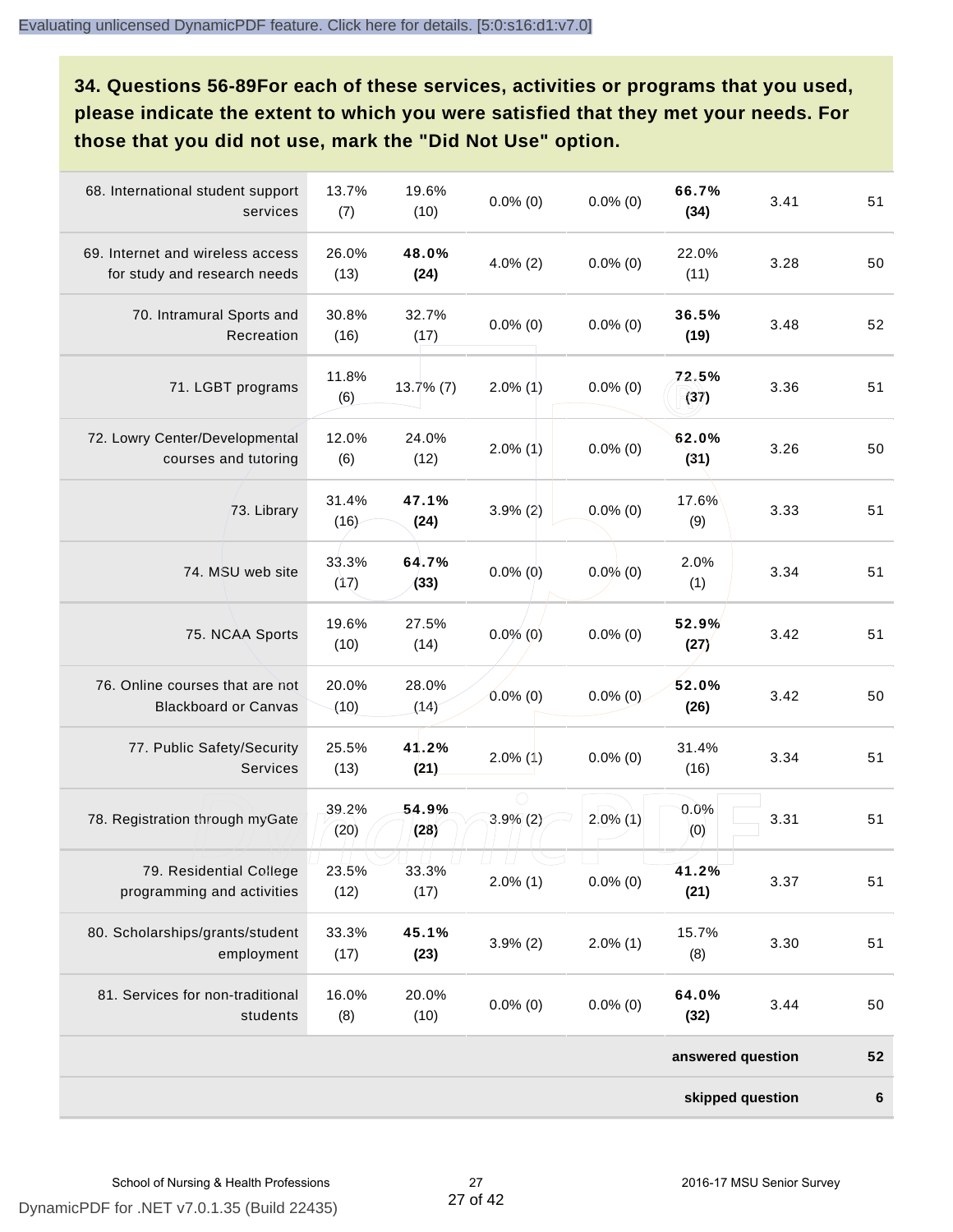**34. Questions 56-89For each of these services, activities or programs that you used, please indicate the extent to which you were satisfied that they met your needs. For those that you did not use, mark the "Did Not Use" option.**

| 82. Student Disability Services<br>(SDS) | 18.0%<br>(9)  | 14.0% (7)     | $0.0\%$ (0) | $0.0\%$ (0) | 68.0%<br>(34)     | 3.56 | 50 |
|------------------------------------------|---------------|---------------|-------------|-------------|-------------------|------|----|
| 83. Transcript requests                  | 29.4%<br>(15) | 51.0%<br>(26) | $7.8\%$ (4) | $0.0\%$ (0) | 11.8%<br>(6)      | 3.24 | 51 |
| 84. Student Support Services<br>(SSS)    | 16.0%<br>(8)  | 24.0%<br>(12) | $0.0\%$ (0) | $0.0\%$ (0) | 60.0%<br>(30)     | 3.40 | 50 |
| 85. Transfer Center                      | 22.0%<br>(11) | 40.0%<br>(20) | $2.0\%$ (1) | $0.0\%$ (0) | 36.0%<br>(18)     | 3.31 | 50 |
| 86. University Counseling Services       | 18.0%<br>(9)  | 20.0%<br>(10) | $4.0\%$ (2) | $0.0\%$ (0) | 58.0%<br>(29)     | 3.33 | 50 |
| 87. Veteran Services                     | 14.0%<br>(7)  | $14.0\%$ (7)  | $2.0\%$ (1) | $0.0\%$ (0) | 70.0%<br>(35)     | 3.40 | 50 |
| 88. Wellness Center                      | 46.0%<br>(23) | 32.0%<br>(16) | $2.0\%$ (1) | $0.0\%$ (0) | 20.0%<br>(10)     | 3.55 | 50 |
| 89. Women's Center                       | 20.0%<br>(10) | $16.0\%$ (8)  | $0.0\%$ (0) | $0.0\%$ (0) | 64.0%<br>(32)     | 3.56 | 50 |
|                                          |               |               |             |             | answered question |      | 52 |

**skipped question 6**

DynamicPDF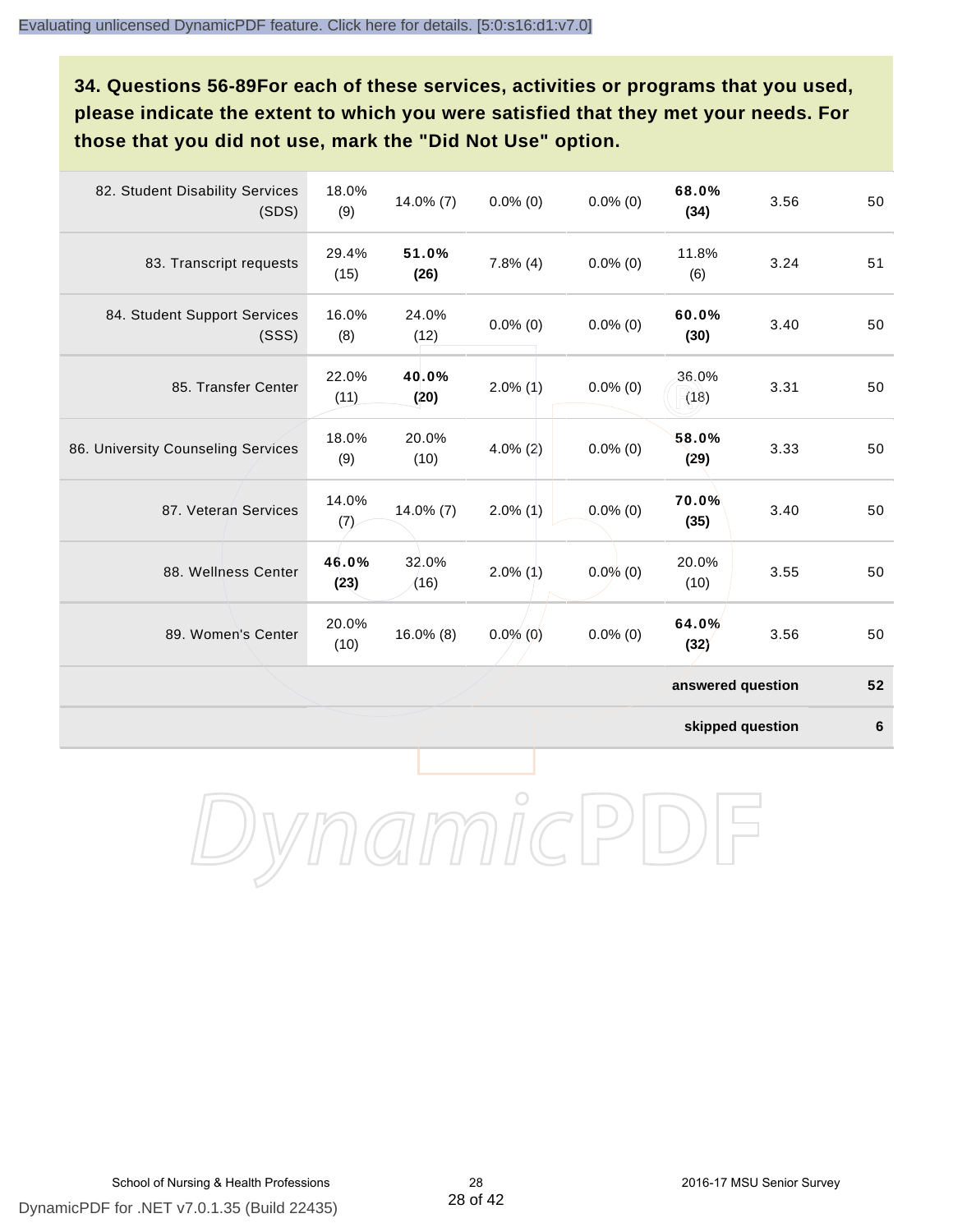# **35. 90. To what extent did you participate in Residential College activities?**

|                     | Response<br>Percent  | Response<br>Count |
|---------------------|----------------------|-------------------|
| Did not participate | 41.5%                | 22                |
| Frequently          | 9.4%                 | $\sqrt{5}$        |
| Occasionally        | 30.2%                | 16                |
| Seldom              | 18.9%                | 10                |
|                     | answered question    | 53                |
|                     | skipped question     | $5\phantom{.0}$   |
|                     | mamicPl<br>$\bigcup$ |                   |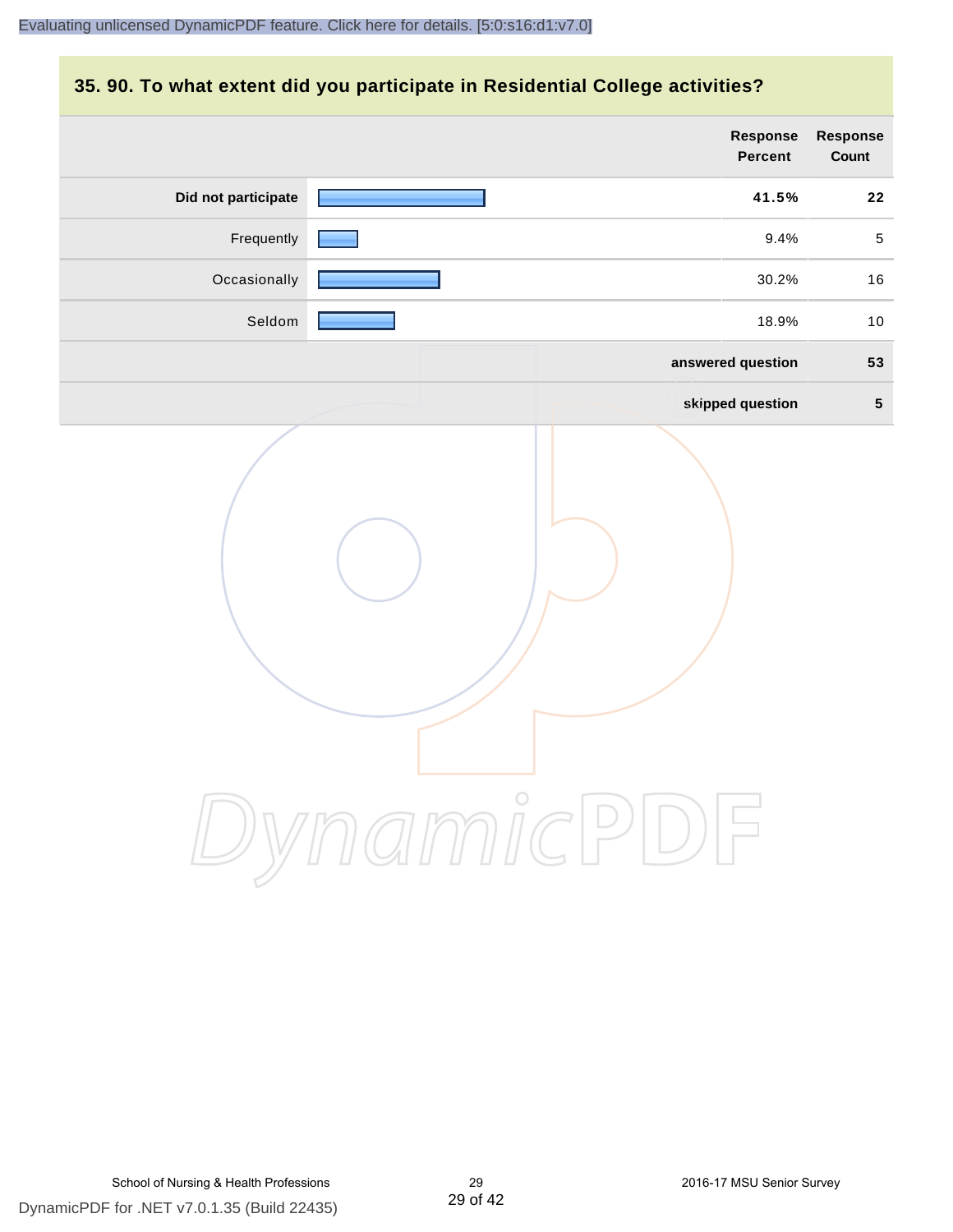# **35. 90. To what extent did you participate in Residential College activities?**

| answered question | 53 |
|-------------------|----|
|-------------------|----|

#### **36. 91. Which phrase best describes your opinion of Residential Colleges?**

|                                           |  | Response<br><b>Percent</b> | <b>Response</b><br>Count |
|-------------------------------------------|--|----------------------------|--------------------------|
| Not familiar with Residential<br>Colleges |  | 32.1%                      | 17                       |
| Very positive                             |  | 13.2%                      | $\overline{7}$           |
| Positive                                  |  | 45.3%                      | 24                       |
| Negative                                  |  | 9.4%                       | $\sqrt{5}$               |
| Very negative                             |  | 0.0%                       | $\mathbf 0$              |
|                                           |  | answered question          | 53                       |
|                                           |  | skipped question           | 5                        |
|                                           |  |                            |                          |

# **37. 92. When you graduate how many times will you have studied abroad during your university career?**

|                   | Response<br>Percent                                            | <b>Response</b><br>Count |  |
|-------------------|----------------------------------------------------------------|--------------------------|--|
| <b>None</b>       | and the control of the con-<br>T.<br>and the state of<br>86.5% | 45                       |  |
| One               | 13.5%                                                          | $\overline{7}$           |  |
| Two               | 0.0%                                                           | 0                        |  |
| Three or more     | 0.0%                                                           | $\mathbf 0$              |  |
| answered question |                                                                |                          |  |
|                   | skipped question                                               | $6\phantom{1}6$          |  |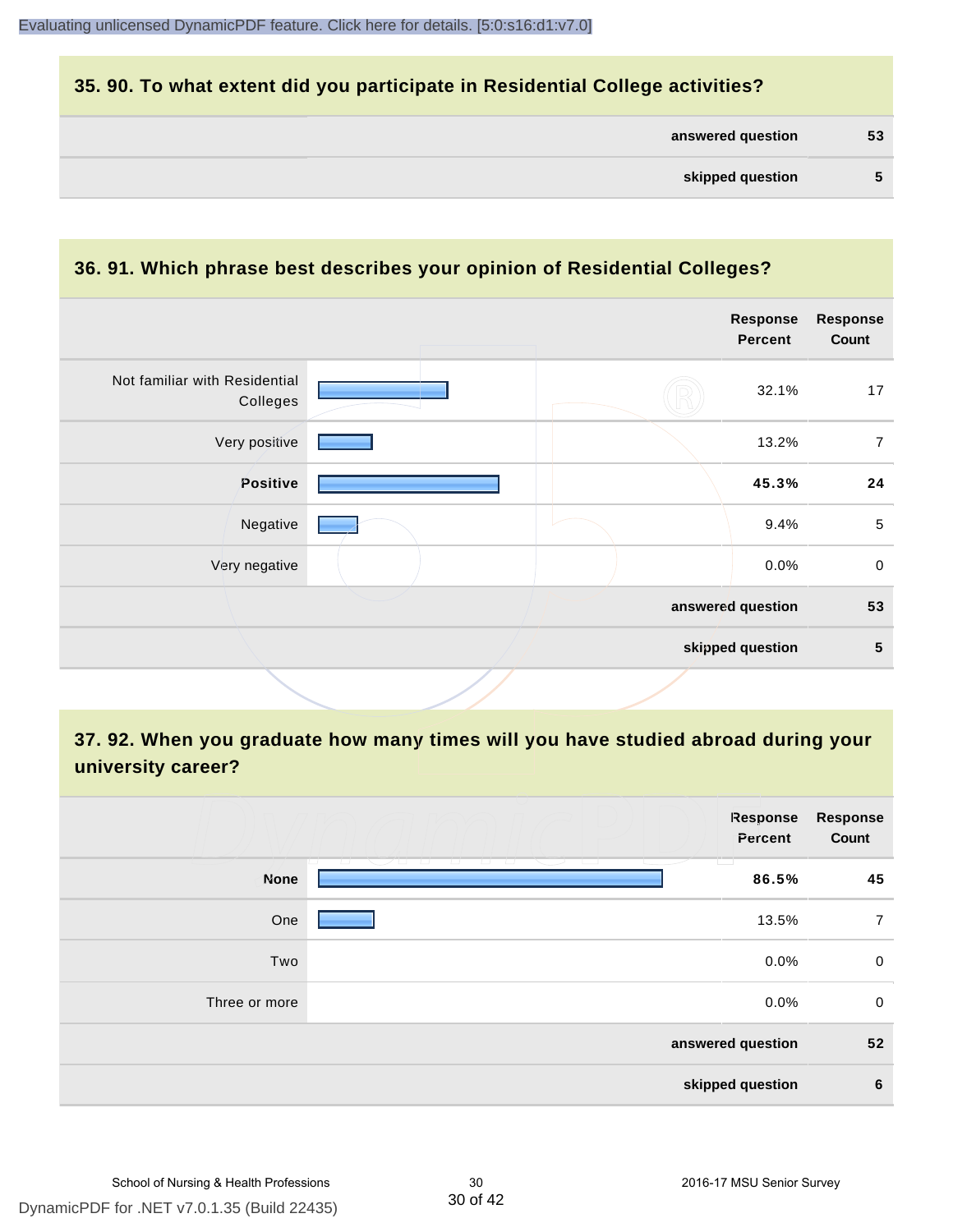**38. Questions 93-102 The University has formulated ten desired "Characteristics of the Murray State University Graduate." Please indicate how effective your MSU experience was in enhancing your abilities in each area.**

|                                                                                                                                                                      | <b>Very</b><br>effective | <b>Effective</b> | <b>Ineffective</b> | <b>Very</b><br>ineffective | Rating<br>Average | Rating<br>Count |
|----------------------------------------------------------------------------------------------------------------------------------------------------------------------|--------------------------|------------------|--------------------|----------------------------|-------------------|-----------------|
| 93. Engage in mature,<br>independent and creative thought<br>and express that thought<br>effectively in oral and written<br>communication;                           | 43.1% (22)               | 54.9% (28)       | $0.0\%$ (0)        | $2.0\%$ (1)                | 3.39              | 51              |
| 94. Understand and apply the<br>critical and scientific<br>methodologies that academic<br>disciplines employ to discover<br>knowledge and ascertain its<br>validity; | 48.0% (24)               | 52.0% (26)       | $0.0\%$ (0)        | $0.0\%$ (0)                | 3.48              | 50              |
| 95. Apply sound standards of<br>information gathering, analysis<br>and evaluation to reach logical<br>decisions;                                                     | 48.0% (24)               | 52.0% (26)       | $0.0\%$ (0)        | $0.0\%$ (0)                | 3.48              | 50              |
| 96. Understand the roles and<br>applications of science and<br>technology in the solution of the<br>problems of a changing world;                                    | 46.0% (23)               | 54.0% (27)       | $0.0\%$ (0)        | $0.0\%$ (0)                | 3.46              | 50              |
| 97. Demonstrate a critical<br>understanding of the world's<br>historical, literary, philosophical<br>and artistic traditions;                                        | 42.0% (21)               | 56.0% (28)       | $2.0\%$ (1)        | $0.0\%$ (0)                | 3.40              | 50              |
| 98. Understand the dynamics of<br>cultural diversity, of competing<br>economic and political systems,<br>and of complex moral and ethical<br>issues;                 | 44.0% (22)               | 56.0% (28)       | $0.0\%$ (0)        | $0.0\%$ (0)                | 3.44              | 50              |
| 99. Understand the nature of and<br>engage in ethical behavior and<br>responsible citizenship;                                                                       | 46.0% (23)               | 54.0% (27)       | $0.0\%$ (0)        | $0.0\%$ (0)                | 3.46              | 50              |
|                                                                                                                                                                      |                          |                  |                    |                            | answered question | 51              |
|                                                                                                                                                                      |                          |                  |                    |                            | skipped question  | $\overline{7}$  |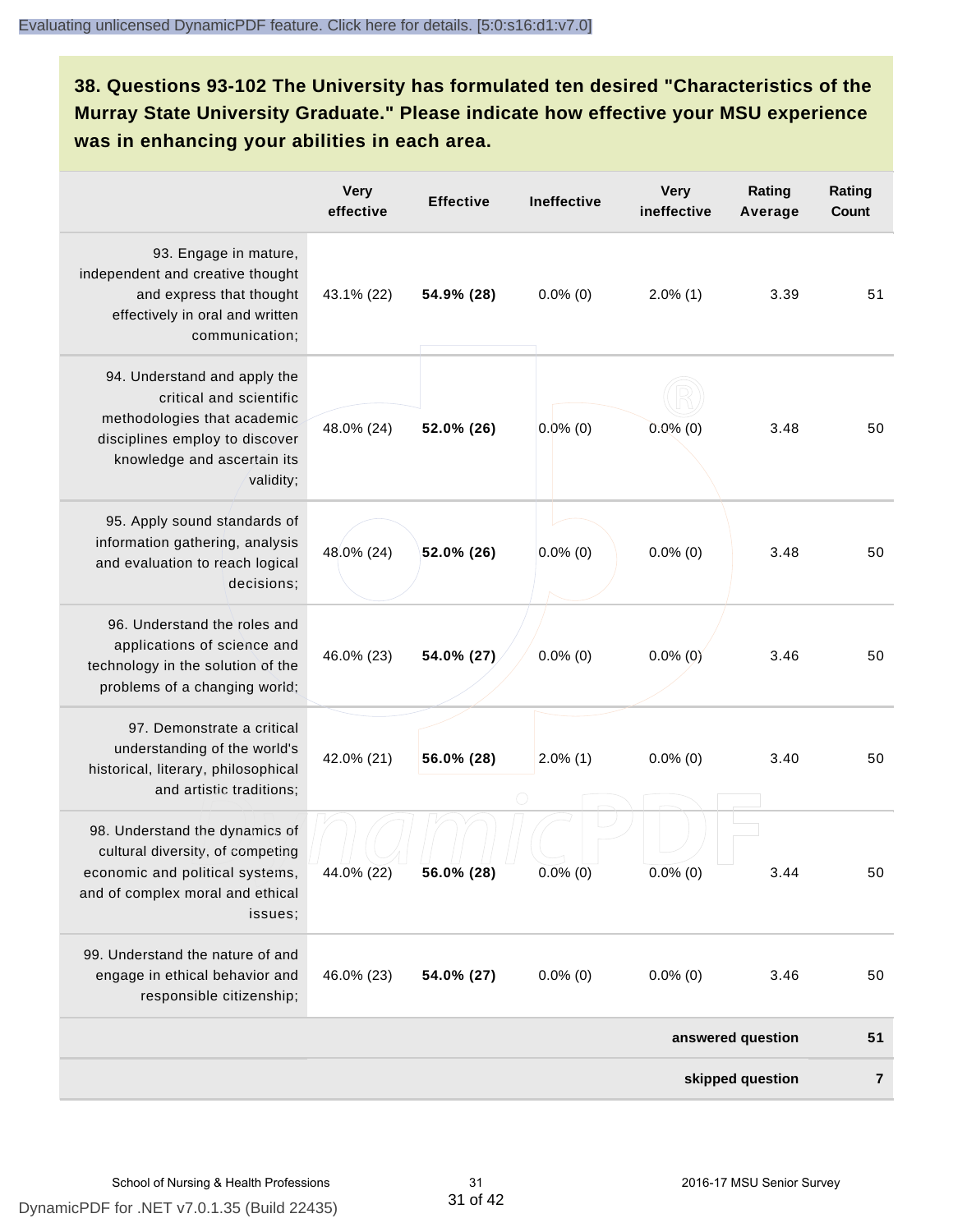# **38. Questions 93-102 The University has formulated ten desired "Characteristics of the Murray State University Graduate." Please indicate how effective your MSU experience was in enhancing your abilities in each area.**

| 100. Understand the importance of<br>the behaviors necessary to<br>maintain a healthy lifestyle; | 46.0% (23) | 54.0% (27) | $0.0\%$ (0) | $0.0\%$ (0)       | 3.46             | 50      |
|--------------------------------------------------------------------------------------------------|------------|------------|-------------|-------------------|------------------|---------|
| 101. Demonstrate mastery of a<br>chosen field of study;                                          | 46.0% (23) | 54.0% (27) | $0.0\%$ (0) | $0.0\%$ (0)       | 3.46             | 50      |
| 102. Value intellectual pursuit and<br>continuous learning in a changing<br>world.               | 48.0% (24) | 52.0% (26) | $0.0\%$ (0) | $0.0\%$ (0)       | 3.48             | 50      |
|                                                                                                  |            |            |             | answered question |                  | 51      |
|                                                                                                  |            |            |             |                   | skipped question | $\bf 7$ |
|                                                                                                  |            |            |             |                   |                  |         |
|                                                                                                  |            |            |             |                   |                  |         |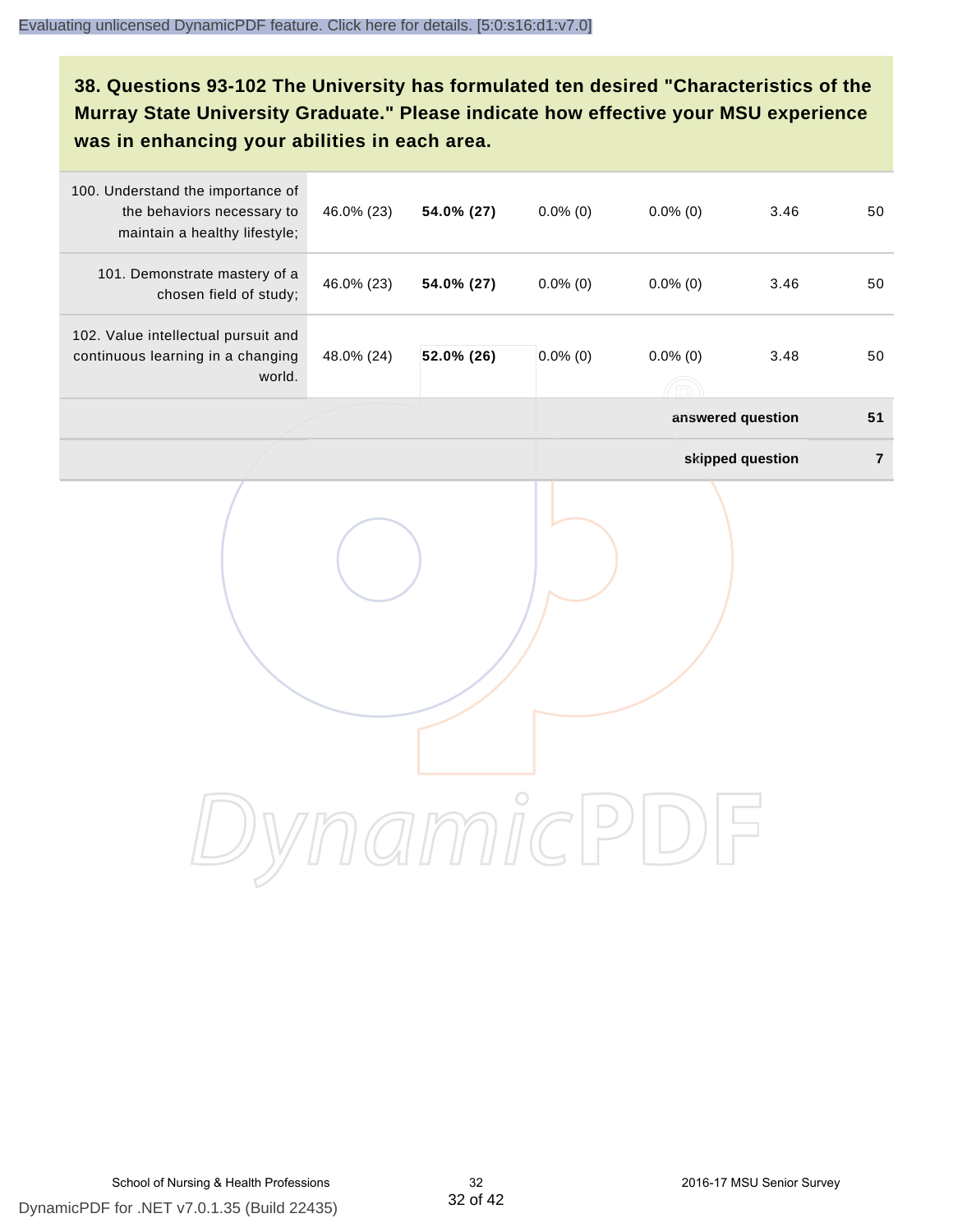#### **39. 103. What do you expect to do after you graduate?**

|                                                        |                | <b>Response</b><br><b>Percent</b> | <b>Response</b><br><b>Count</b> |
|--------------------------------------------------------|----------------|-----------------------------------|---------------------------------|
| I am unsure of my immediate<br>plans.                  |                | 3.9%                              | $\overline{2}$                  |
| I will look for a job.                                 |                | 13.7%                             | $\overline{7}$                  |
| I will continue working in the<br>position I now have. |                | 11.8%                             | $\,6\,$                         |
| I will work at a position I recently<br>accepted.      |                | 37.3%                             | 19                              |
| I will do additional undergraduate<br>work.            | $\blacksquare$ | 2.0%                              | $\mathbf{1}$                    |
| I will go to graduate school.                          |                | 25.5%                             | 13                              |
| I will go to law school.                               |                | 0.0%                              | $\mathbf 0$                     |
| I will go to medical school.                           |                | 0.0%                              | $\mathsf 0$                     |
| I will go to other professional<br>school.             |                | 5.9%                              | $\mathbf{3}$                    |
| I will not work or attend school.                      |                | 0.0%                              | $\pmb{0}$                       |
|                                                        |                | answered question                 | 51                              |
|                                                        |                | skipped question                  | $\overline{7}$                  |

DynamicPDF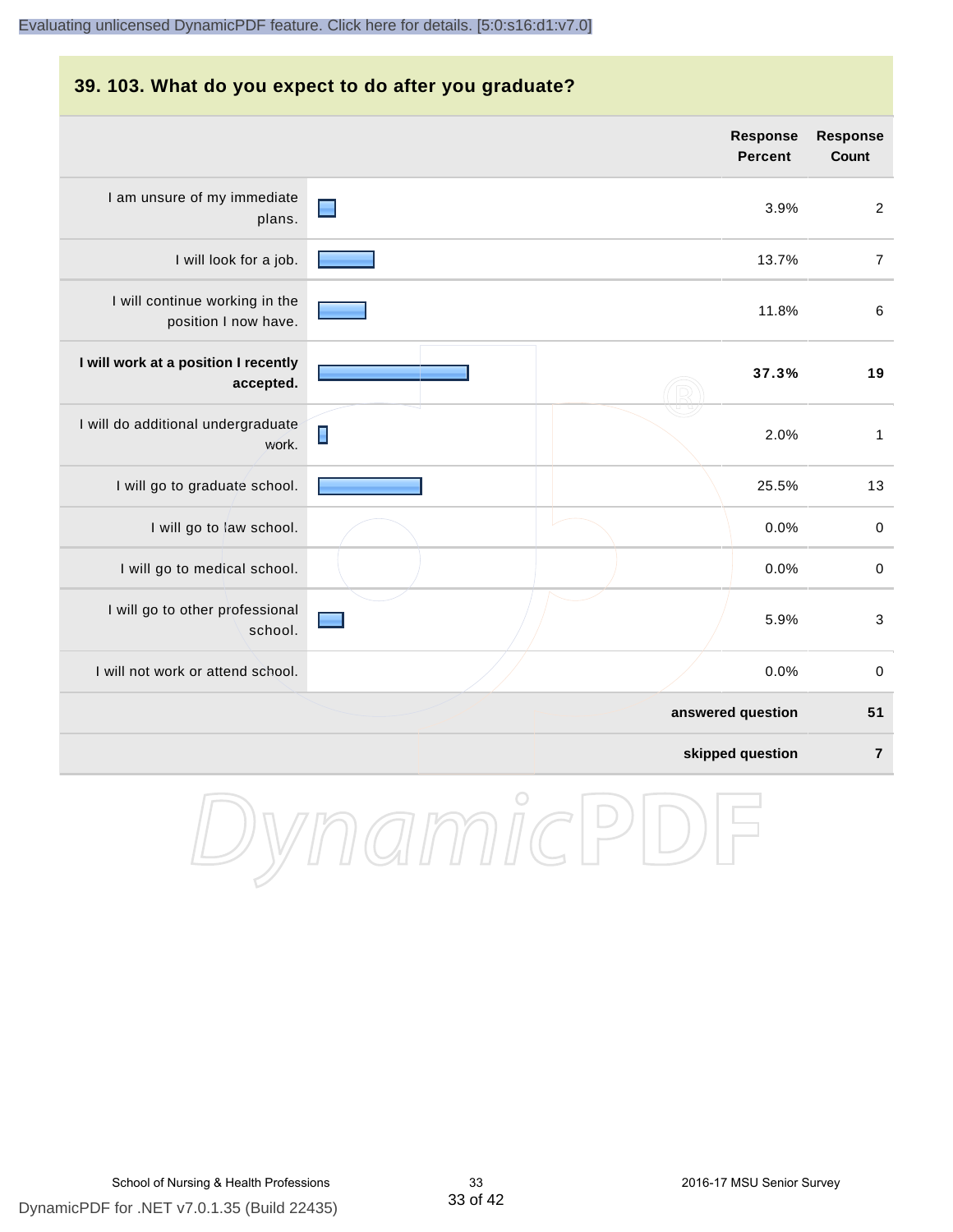# **39. 103. What do you expect to do after you graduate? answered question 51 skipped question 7**

# **40. 104. If you are already employed, how closely related is your job to your field of study?**

|                        |   |         | <b>Response</b><br><b>Percent</b> | <b>Response</b><br>Count |
|------------------------|---|---------|-----------------------------------|--------------------------|
| <b>Extremely close</b> |   |         | 56.9%                             | 29                       |
| Somewhat close         |   |         | 9.8%                              | $\sqrt{5}$               |
| Somewhat different     |   |         | 0.0%                              | $\pmb{0}$                |
| Extremely different    | Π |         | 2.0%                              | $\mathbf{1}$             |
| I cannot determine     |   |         | 0.0%                              | $\pmb{0}$                |
| Does not apply         |   |         | 31.4%                             | 16                       |
|                        |   |         | answered question                 | 51                       |
|                        |   |         | skipped question                  | $\overline{7}$           |
|                        |   | $\circ$ |                                   |                          |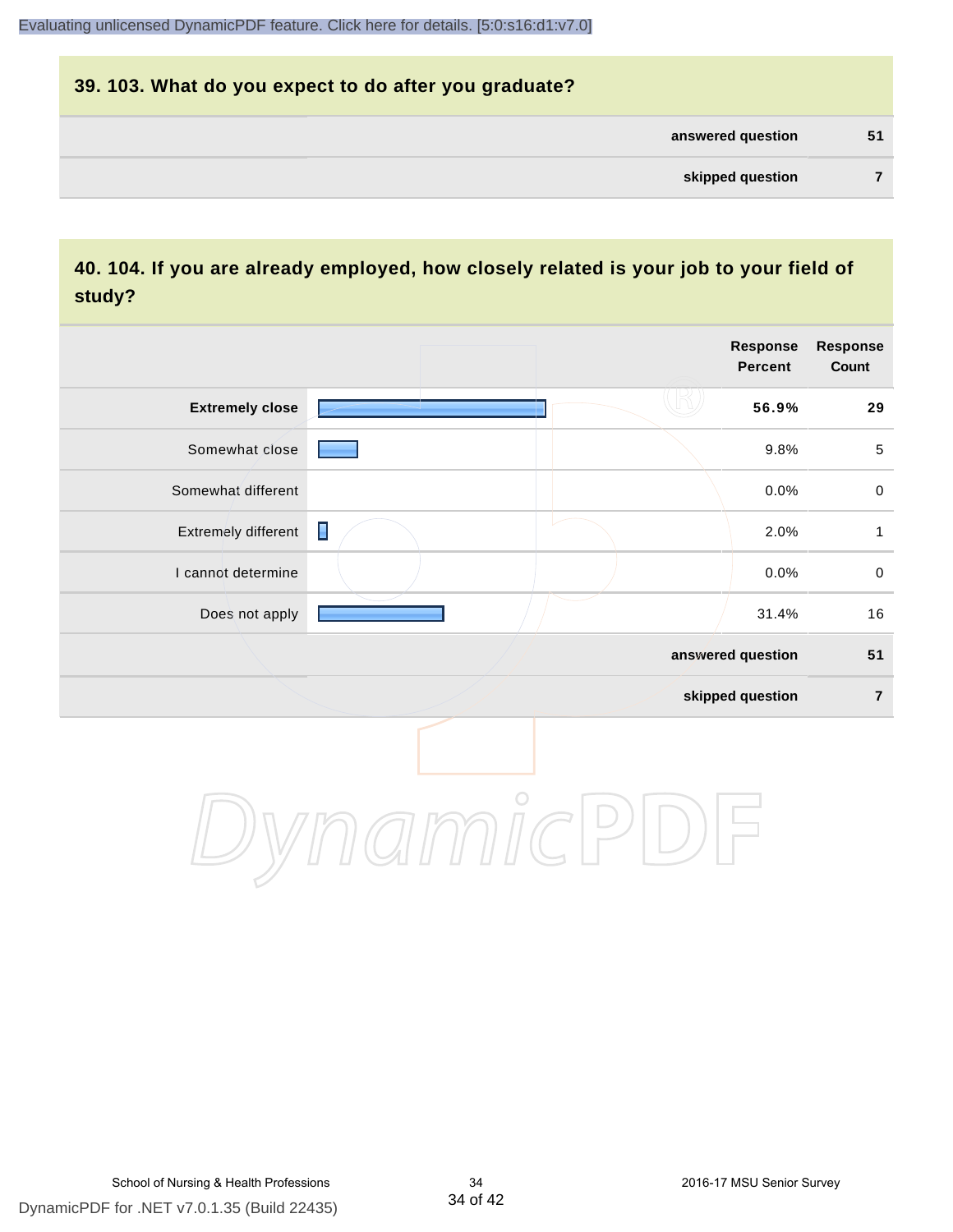#### **41. 105. If you intend to work full-time, what do you expect your salary to be?**

|                     |                | Response<br>Percent | Response<br>Count |
|---------------------|----------------|---------------------|-------------------|
| Above \$75,000      | $\blacksquare$ | 2.1%                | $\mathbf{1}$      |
| $$65,000 - $75,000$ |                | 6.3%                | $\sqrt{3}$        |
| \$55,000 - \$64,999 |                | 25.0%               | $12$              |
| \$45,000 - \$54,999 |                | 22.9%               | 11                |
| \$35,000 - \$44,999 |                | 16.7%               | $\,8\,$           |
| \$25,000 - \$34,999 | $\blacksquare$ | 2.1%                | $\mathbf{1}$      |
| Below \$25,000      | $\blacksquare$ | 4.2%                | $\sqrt{2}$        |
| Does not apply      |                | 20.8%               | $10$              |
|                     |                | answered question   | 48                |
|                     |                | skipped question    | 10                |
|                     |                |                     |                   |
|                     | $\overline{C}$ |                     |                   |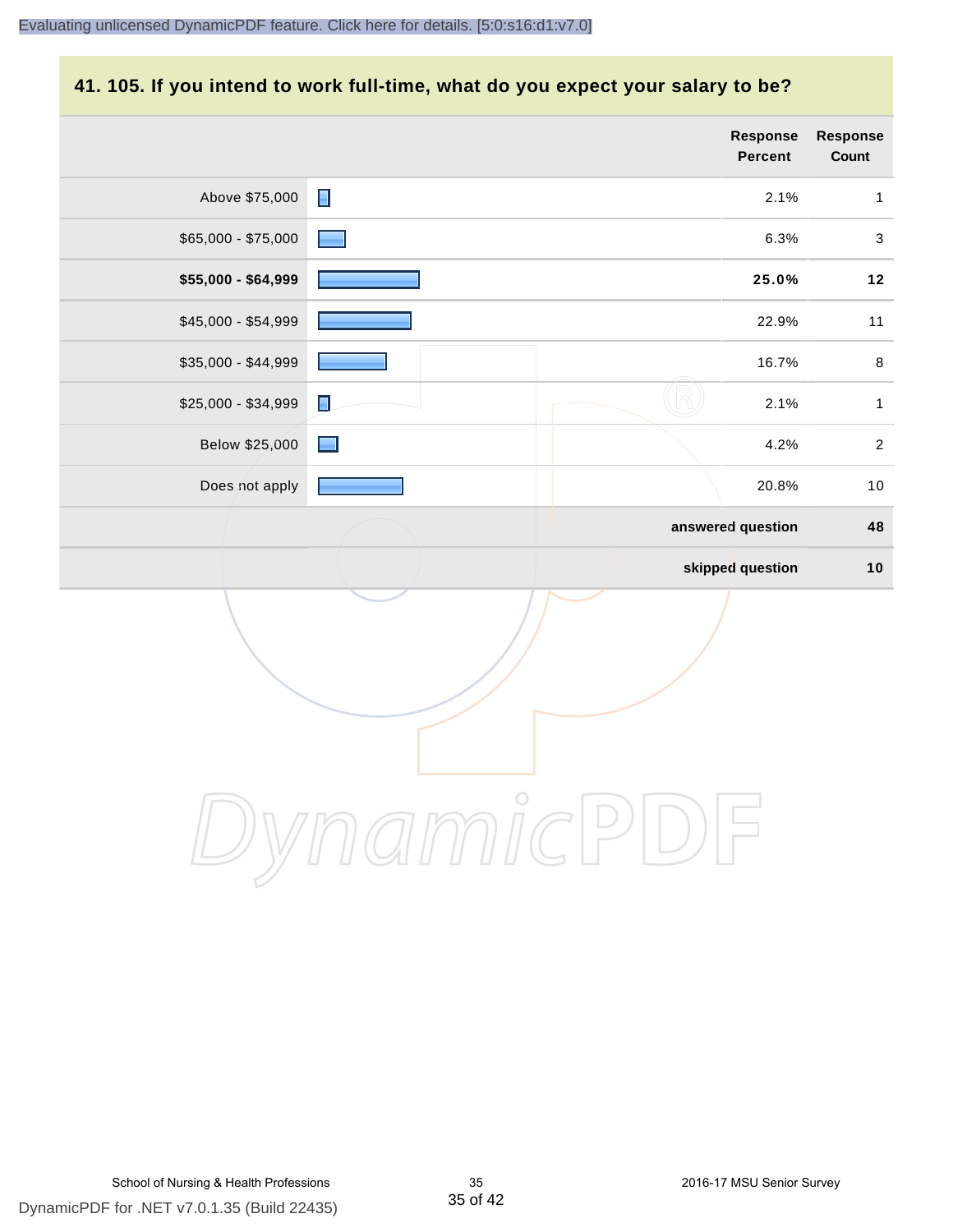#### **41. 105. If you intend to work full-time, what do you expect your salary to be?**

| answered question | 48 |
|-------------------|----|
|                   |    |

# **42. 106. If you intend to continue your education, please indicate which statement best describes the institution you will attend.**

| <b>Murray State University</b><br>22.4%<br>University/College in Kentucky<br>22.4%<br>University/College outside<br>28.6%<br>Kentucky<br>Does not apply<br>26.5%<br>answered question |  | <b>Response</b><br><b>Percent</b> | <b>Response</b><br>Count |
|---------------------------------------------------------------------------------------------------------------------------------------------------------------------------------------|--|-----------------------------------|--------------------------|
|                                                                                                                                                                                       |  |                                   | 11                       |
|                                                                                                                                                                                       |  |                                   | 11                       |
|                                                                                                                                                                                       |  |                                   | 14                       |
|                                                                                                                                                                                       |  |                                   | 13                       |
|                                                                                                                                                                                       |  |                                   | 49                       |
| skipped question                                                                                                                                                                      |  |                                   | 9                        |

#### **43. 107. "I would recommend Murray State University to a prospective student."**

| <b>Response</b><br>Count | Response<br>Percent |                                    |                   |
|--------------------------|---------------------|------------------------------------|-------------------|
| 20                       | 37.7%               |                                    | Strongly agree    |
| 25                       | 47.2%               | $\sqrt{2}$<br>T.<br>$\overline{a}$ | Agree             |
| 8                        | 15.1%               |                                    | Disagree          |
| $\mathbf 0$              | 0.0%                |                                    | Strongly disagree |
| 53                       | answered question   |                                    |                   |
| 5                        | skipped question    |                                    |                   |
|                          |                     |                                    |                   |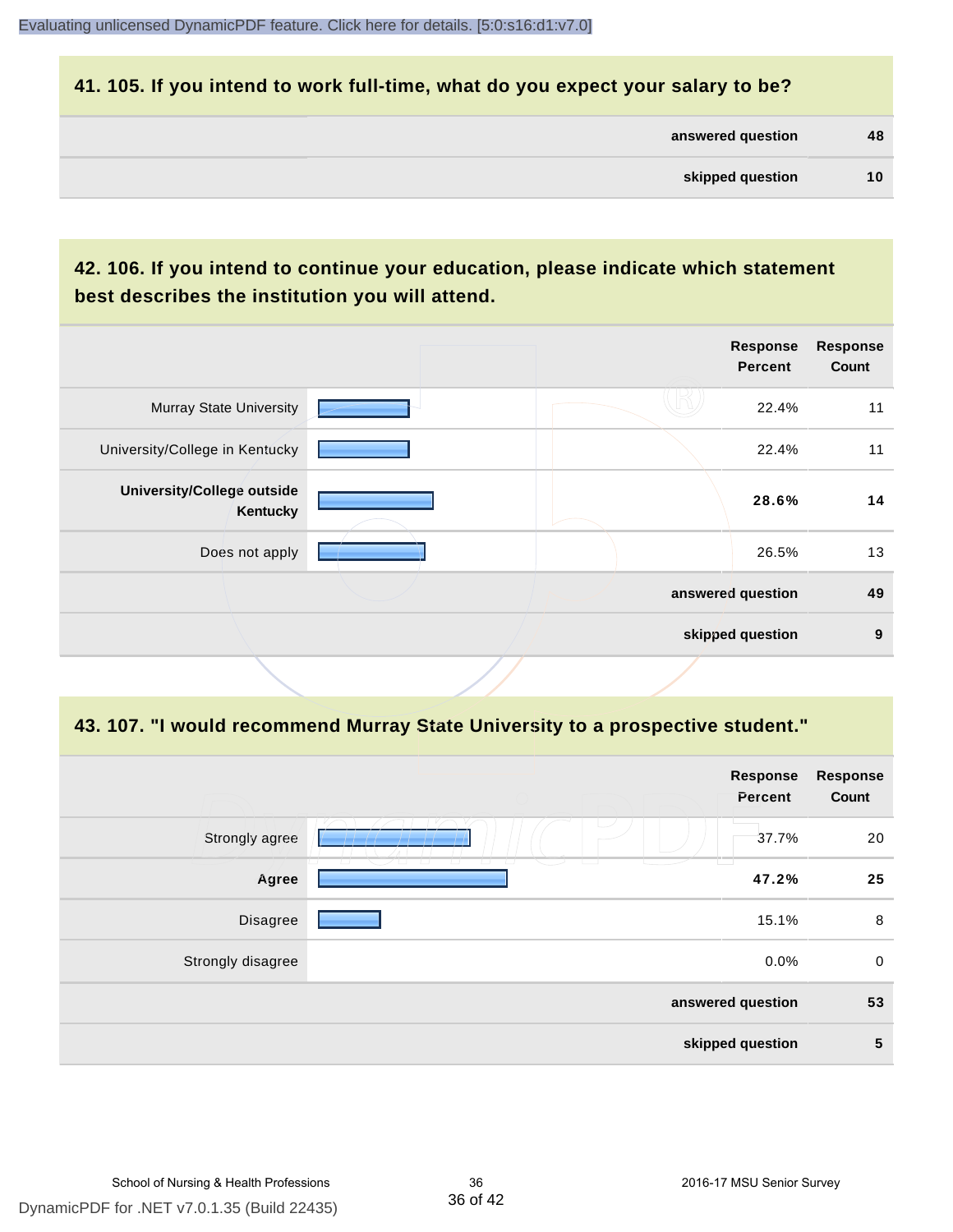# **44. Feedback: answered question 1 Response Count** 1



**skipped question 57**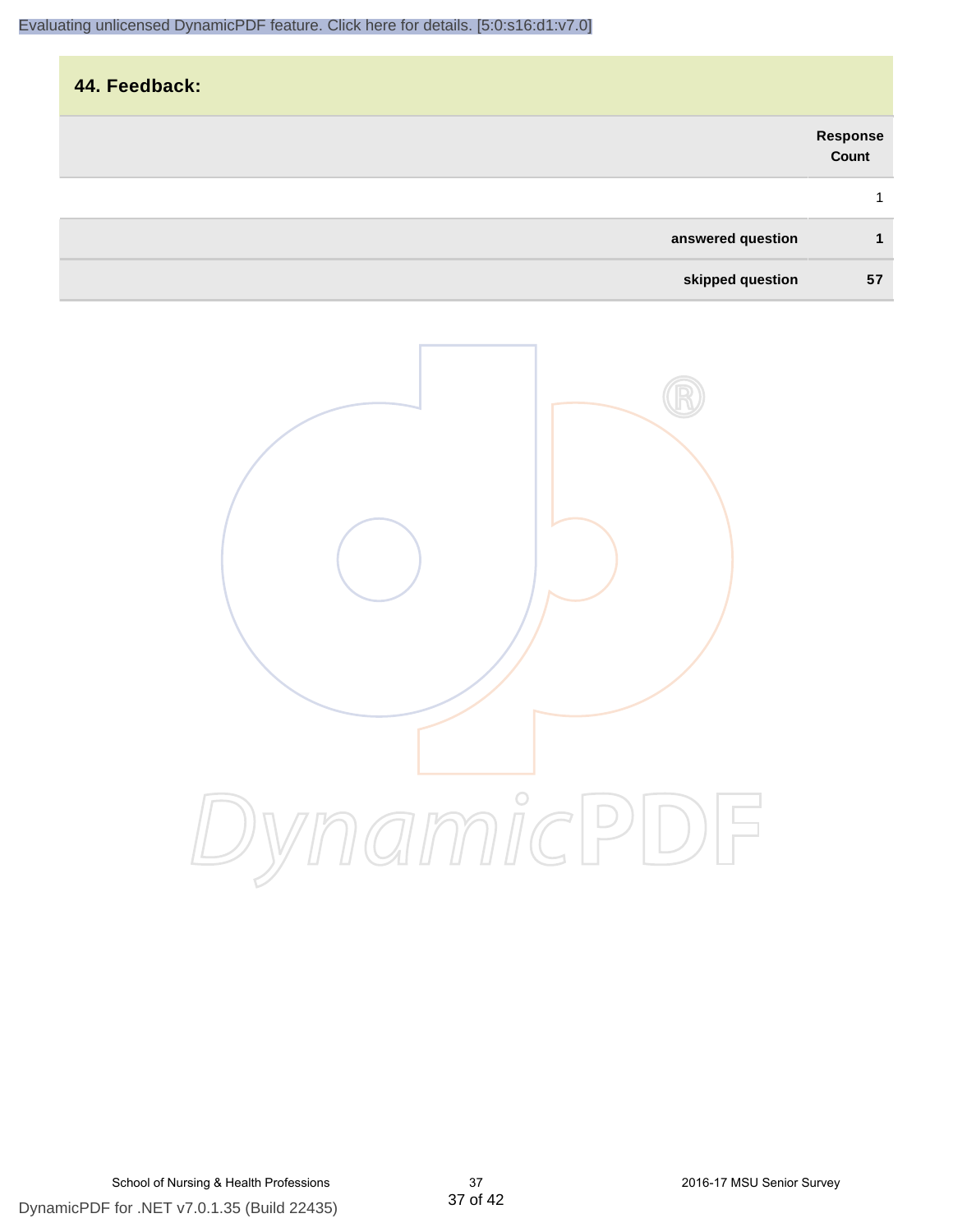|                                                 | Response<br><b>Percent</b> | <b>Response</b><br>Count |
|-------------------------------------------------|----------------------------|--------------------------|
| Accounting                                      | 0.0%                       | $\mathbf 0$              |
| Advertising                                     | 0.0%                       | $\mathbf 0$              |
| <b>Business Administration</b><br>(associate's) | 0.0%                       | $\mathbf 0$              |
| <b>Business Administration</b><br>(bachelor's)  | 0.0%                       | $\pmb{0}$                |
| <b>Business GIS (certificate)</b>               | 0.0%                       | $\,0\,$                  |
| <b>Computer Information Systems</b>             | 0.0%                       | $\pmb{0}$                |
| <b>Computer Science</b>                         | 0.0%                       | $\pmb{0}$                |
| Economics                                       | 0.0%                       | $\mathbf 0$              |
| Finance                                         | 0.0%                       | $\mathbf 0$              |
| <b>Graphic Communications Media</b>             | 0.0%                       | $\mathbf 0$              |
| <b>International Business</b>                   | 0.0%                       | $\pmb{0}$                |
| Journalism                                      | 0.0%                       | $\pmb{0}$                |
| Management                                      | 0.0%                       | $\pmb{0}$                |
| Marketing                                       | 0.0%                       | $\pmb{0}$                |
| Organizational Communication                    | 0.0%                       | $\pmb{0}$                |
| <b>Public Relations</b>                         | 0.0%                       | $\pmb{0}$                |
| <b>Television Production</b>                    | 0.0%                       | $\pmb{0}$                |
| <b>Telecommunications Systems</b><br>Mgmt       | 0.0%                       | $\pmb{0}$                |
|                                                 | answered question          | $\pmb{0}$                |
|                                                 | skipped question           | 58                       |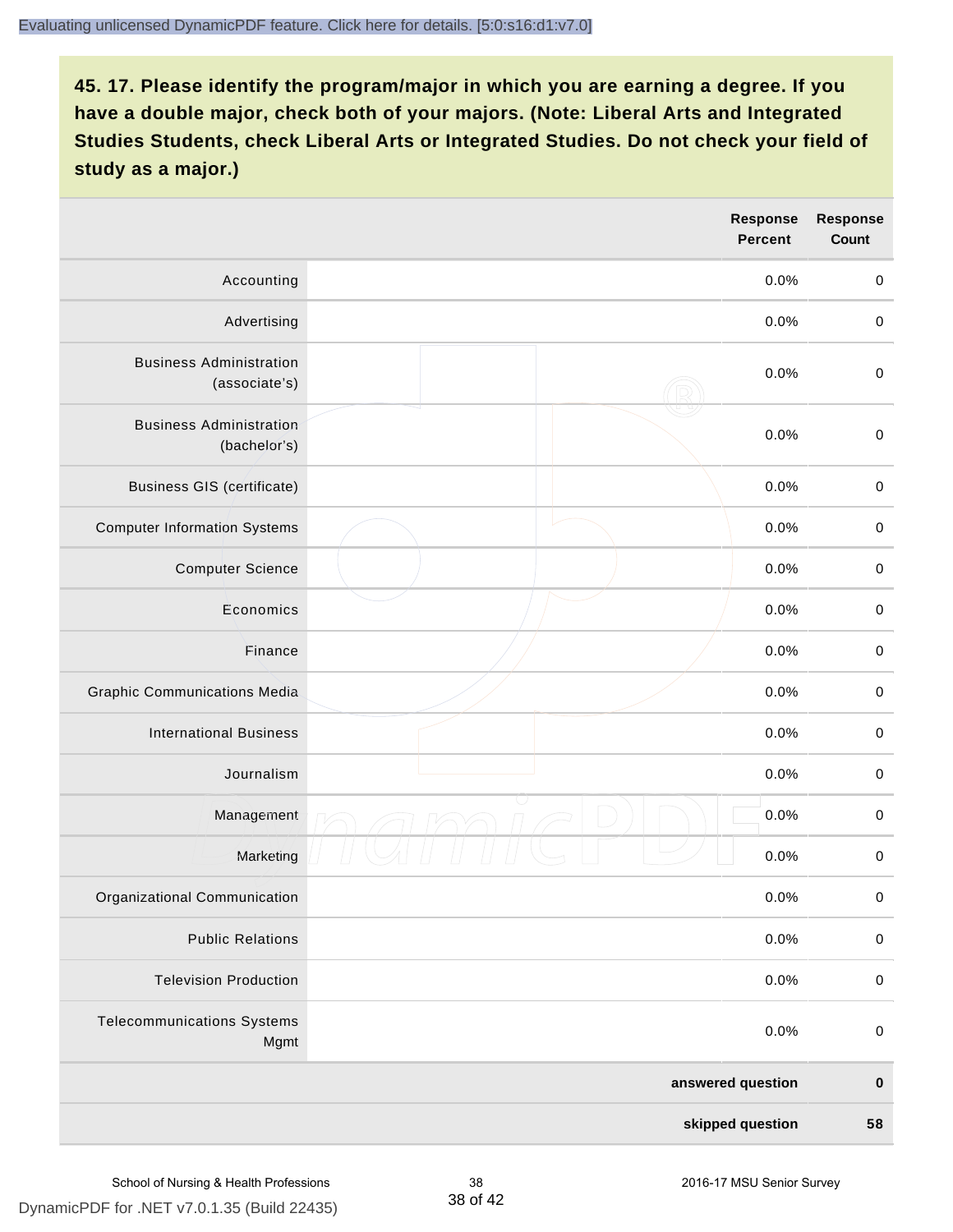| <b>Career &amp; Technical Education</b><br>(associate's) | 0.0%              | $\pmb{0}$   |
|----------------------------------------------------------|-------------------|-------------|
| <b>Career &amp; Technical Education</b><br>(bachelor's)  | 0.0%              | $\mathbf 0$ |
| <b>Criminal Justice</b>                                  | 0.0%              | $\,0\,$     |
| <b>Elementary School Education</b>                       | 0.0%              | $\,0\,$     |
| Health & Physical Education                              | 0.0%              | $\pmb{0}$   |
| Interdisciplinary Early Childhood<br>Education           | 0.0%              | $\pmb{0}$   |
| Learning & Behavior Disorders                            | 0.0%              | $\,0\,$     |
| <b>Middle School Education</b>                           | 0.0%              | $\pmb{0}$   |
| <b>Recreation &amp; Leisure Services</b>                 | 0.0%              | $\pmb{0}$   |
| Social Work                                              | 0.0%              | $\,0\,$     |
| Youth & Nonprofit Leadership                             | 0.0%              | $\,0\,$     |
| Art                                                      | 0.0%              | $\,0\,$     |
| Creative Writing (BFA)                                   | 0.0%              | $\mathbf 0$ |
| English                                                  | 0.0%              | $\,0\,$     |
| English Education (TESOL)                                | 0.0%              | 0           |
| Philosophy                                               | 0.0%              | 0           |
| <b>International Affairs</b>                             | 0.0%              | $\pmb{0}$   |
| <b>Political Science</b>                                 | 0.0%              | $\pmb{0}$   |
| <b>Public Administration</b>                             | 0.0%              | $\pmb{0}$   |
|                                                          | answered question | $\pmb{0}$   |
|                                                          | skipped question  | 58          |

39 of 42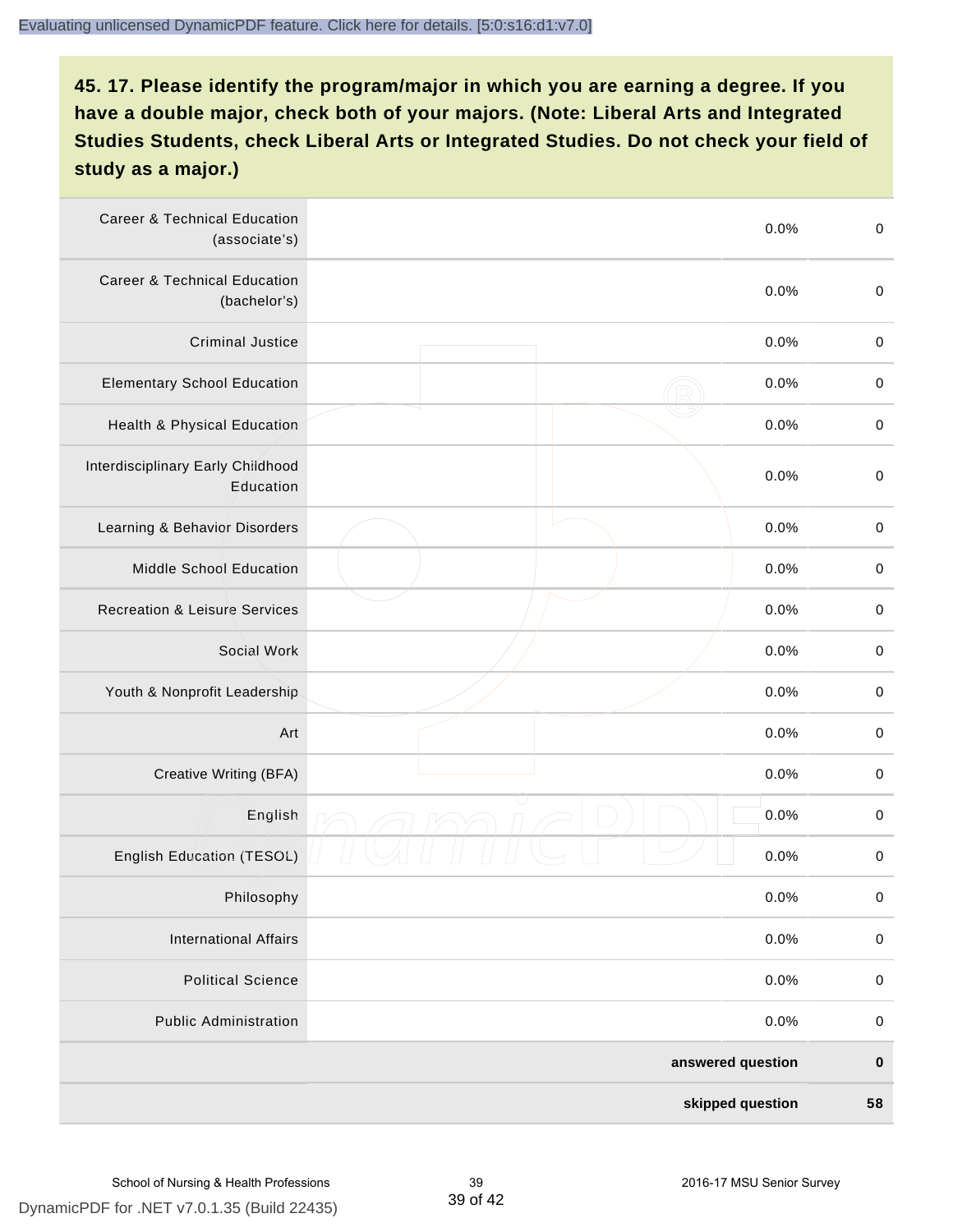| Sociology                                     | 0.0%               | $\mathbf 0$ |
|-----------------------------------------------|--------------------|-------------|
| History                                       | $0.0\%$            | $\mathbf 0$ |
| <b>Liberal Arts</b>                           | 0.0%               | $\mathbf 0$ |
| French                                        | 0.0%               | $\pmb{0}$   |
| German                                        | 0.0%               | $\mathbf 0$ |
| Japanese                                      | 0.0%               | $\mathsf 0$ |
| Spanish                                       | 0.0%               | $\mathbf 0$ |
| Music                                         | 0.0%               | $\mathbf 0$ |
| <b>Music Business</b>                         | 0.0%               | $\pmb{0}$   |
| Psychology                                    | 0.0%               | $\mathbf 0$ |
| Theatre                                       | 0.0%               | $\mathbf 0$ |
| Biology                                       | 0.0%               | $\mathbf 0$ |
| Wildlife & Conservation Biology               | 0.0%               | $\mathbf 0$ |
| Chemistry                                     | 0.0%               | $\pmb{0}$   |
| <b>Applied Physics</b>                        | 0.0%<br>$\bigcirc$ | $\mathbf 0$ |
| <b>Engineering Physics</b>                    | 0.0%               | $\mathbf 0$ |
| Physics                                       | 0.0%               | $\mathbf 0$ |
| Geosciences                                   | 0.0%               | $\mathbf 0$ |
| Civil Engineering Technology<br>(associate's) | 0.0%               | $\pmb{0}$   |
| Civil Engineering Technology<br>(bachelor's)  | 0.0%               | $\mathbf 0$ |
|                                               | answered question  | $\pmb{0}$   |
|                                               | skipped question   | 58          |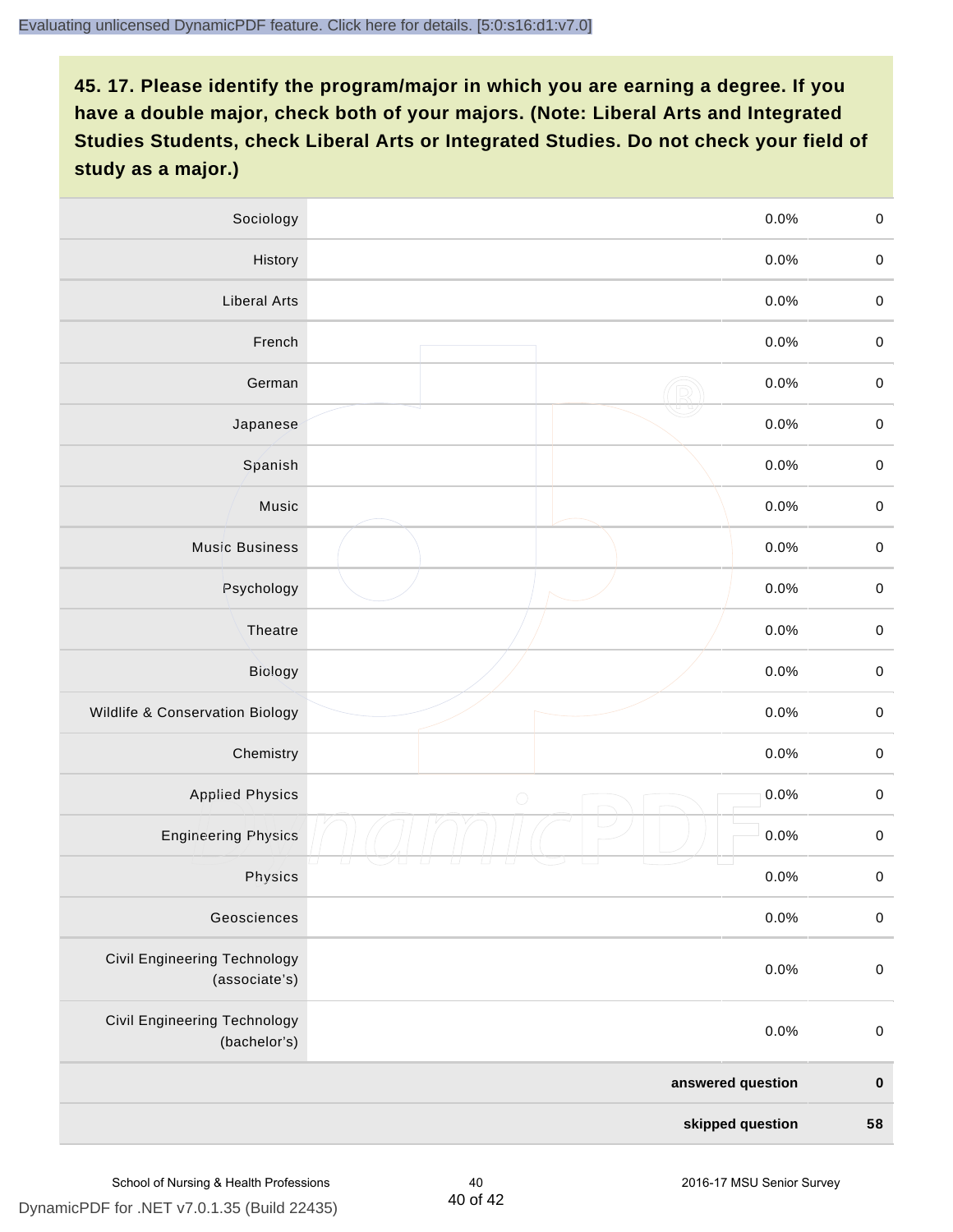| <b>Electromechanical Engineering</b><br>Technology | 0.0%              | $\mathbf 0$ |
|----------------------------------------------------|-------------------|-------------|
| <b>Engineering Graphics &amp; Design</b>           | 0.0%              | $\mathbf 0$ |
| <b>Interior Design</b>                             | 0.0%              | $\pmb{0}$   |
| Manufacturing Technology                           | 0.0%              | 0           |
| Occupational Safety and Health                     | 0.0%              | $\pmb{0}$   |
| <b>Industrial Technology</b><br>(associate's)      | 0.0%              | $\pmb{0}$   |
| <b>Mathematics</b>                                 | 0.0%              | $\,0\,$     |
| <b>Telecommunications Systems</b><br>Mgmt          | 0.0%              | $\,0\,$     |
| Agricultural Science & Technology<br>(associate's) | 0.0%              | $\mathbf 0$ |
| Agricultural Science (bachelor's)                  | 0.0%              | $\mathbf 0$ |
| Animal Technology/Animal-Equine                    | 0.0%              | $\pmb{0}$   |
| Animal Technology/Vet Tech,<br>Pre-Vet             | 0.0%              | $\pmb{0}$   |
| <b>Athletic Training</b>                           | 0.0%              | $\pmb{0}$   |
| <b>Communication Disorders</b>                     | 0.0%              | 0           |
| <b>Exercise Science</b>                            | 0.0%              | $\pmb{0}$   |
| Nursing                                            | 0.0%              | $\pmb{0}$   |
| Nursing/RN to BSN                                  | 0.0%              | $\pmb{0}$   |
| Nutrition, Dietetics, & Food Mgmt                  | 0.0%              | $\,0\,$     |
|                                                    | answered question | $\pmb{0}$   |
|                                                    | skipped question  | 58          |